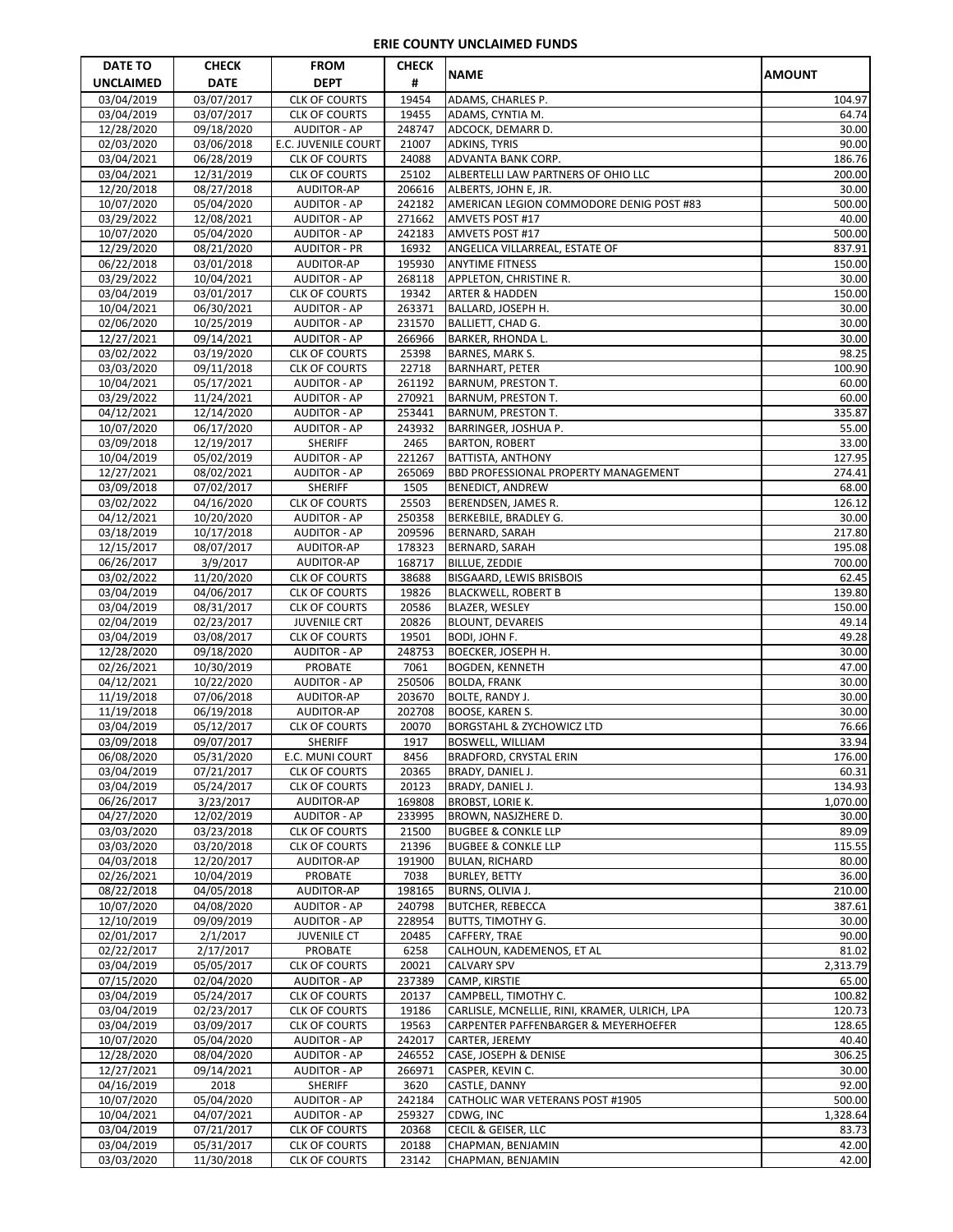| 03/03/2020               | 11/30/2018               | <b>CLK OF COURTS</b>                       | 23141            | CHAPMAN, BENJAMIN                                    | 50.00              |
|--------------------------|--------------------------|--------------------------------------------|------------------|------------------------------------------------------|--------------------|
| 03/04/2019               | 03/02/2017               | <b>CLK OF COURTS</b>                       | 19380            | CHAPMAN, BENJAMIN M.                                 | 76.88              |
| 03/04/2019               | 05/24/2017               | <b>CLK OF COURTS</b>                       | 20118            | CHAPMAN, BENJAMIN M.                                 | 115.48             |
| 03/04/2019               | 04/06/2017               | <b>CLK OF COURTS</b>                       | 19828            | CHAPMAN, BENJAMIN M.                                 | 137.05             |
| 03/04/2021               | 12/31/2019               | <b>CLK OF COURTS</b>                       | 25101            | <b>CHEEK &amp; ZEEHANDELAR</b>                       | 100.00             |
| 03/04/2019               | 11/07/2017               | <b>CLK OF COURTS</b>                       | 20832            | CHILDS & SILFANI LLP                                 | 81.80              |
| 12/30/2019               | 09/19/2019               | <b>AUDITOR - AP</b>                        | 229528           | CISCO, SID & MARTHA                                  | 137.91             |
| 03/04/2019               | 03/30/2017               | <b>CLK OF COURTS</b>                       | 19762            | CITIFINANCIAL                                        | 1,139.00           |
| 12/20/2018               | 08/28/2018               | AUDITOR-AP                                 | 206821           | CITIMORTGAGE, INC.                                   | 3,045.00           |
| 05/22/2018               | 02/01/2018               | AUDITOR-AP                                 | 194191           | CLARK, ALBERT M.                                     | 63.10              |
| 07/15/2020               | 03/18/2020               | <b>AUDITOR - AP</b><br>E.C. MUNI COURT     | 240077           | <b>CLARK, KATIE ANNE</b>                             | 96.75<br>170.00    |
| 03/07/2018<br>10/04/2019 | 02/28/2018<br>05/29/2019 | <b>AUDITOR - AP</b>                        | 8009<br>223008   | CLAYBAUGH, MICHAEL J.<br>CLEVELAND, GEOFFREY A.      | 30.00              |
| 03/04/2021               | 10/11/2019               | <b>CLK OF COURTS</b>                       | 24684            | CLUNK, JOHN D.                                       | 101.00             |
| 03/04/2019               | 03/22/2017               | <b>CLK OF COURTS</b>                       | 19685            | COLELLA & WIER P.L.L.                                | 117.26             |
| 12/27/2021               | 09/07/2021               | <b>AUDITOR - AP</b>                        | 266676           | COOK, GREGORY & BETTY                                | 69.85              |
| 07/15/2020               | 03/12/2020               | <b>AUDITOR - AP</b>                        | 239765           | COONEY, TYLER                                        | 48.15              |
| 07/15/2020               | 02/14/2020               | <b>AUDITOR - AP</b>                        | 238160           | <b>COONEY, TYLER</b>                                 | 54.00              |
| 02/26/2021               | 07/01/2019               | PROBATE                                    | 6932             | COPPELER, JOHN                                       | 39.41              |
| 03/02/2022               | 02/06/2020               | <b>CLK OF COURTS</b>                       | 25218            | COPPELER, JOHN A.                                    | 36.00              |
| 03/04/2019               | 04/21/2017               | <b>CLK OF COURTS</b>                       | 19910            | CORSARO & ASSOCIATES CO LPA                          | 112.73             |
| 03/29/2022               | 11/04/2021               | <b>AUDITOR - AP</b>                        | 269974           | COUGHLAN, SUSAN K.                                   | 150.00             |
| 12/10/2019               | 09/09/2019               | <b>AUDITOR - AP</b>                        | 228956           | COVEY, CHARLES J.                                    | 30.00              |
| 06/26/2017               | 2/10/2017                | AUDITOR-AP                                 | 167044           | CROMWELL, HEATHER J.                                 | 30.00              |
| 07/09/2021               | 03/25/2021               | <b>AUDITOR - AP</b>                        | 258745           | <b>CRUSIN CITY LLC</b>                               | 244.00             |
| 10/07/2020               | 05/04/2020               | <b>AUDITOR - AP</b>                        | 242185           | D.A.V. CHAPTER #16                                   | 500.00             |
| 07/09/2021               | 01/21/2021               | <b>AUDITOR - AP</b>                        | 255453           | DAHS, LANIE                                          | 39.50              |
| 03/04/2019               | 03/13/2017               | <b>CLK OF COURTS</b>                       | 19597            | DALE R. CRANDALL, ESQ.                               | 150.00             |
| 03/04/2021               | 05/15/2019               | <b>CLK OF COURTS</b>                       | 23865            | DALEY, BRENDA                                        | 426.04             |
| 01/05/2018               | 12/31/2017               | E.C. MUNI COURT                            | 7079             | DANCZ, BRITANEY                                      | 100.00             |
| 09/04/2019               | 08/31/2019               | E.C. MUNI COURT                            | 7511             | DANCZ, BRITANEY                                      | 100.00             |
| 03/13/2020               | 02/29/2020               | E.C. MUNI COURT                            | 7575             | DANCZ, BRITANEY                                      | 100.00             |
| 09/11/2018               | 08/31/2018               | E.C. MUNI COURT                            | 7256             | DANCZ, BRITTANEY                                     | 100.00             |
| 10/06/2018               | 09/30/2018               | E.C. MUNI COURT                            | 7278             | DANCZ, BRITTANEY                                     | 100.00             |
| 01/23/2019               | $\overline{01/18/2019}$  | E.C. MUNI COURT                            | 7385             | DANCZ, BRITTANEY                                     | 100.00             |
| 05/10/2021               | 04/29/2021<br>2/27/2017  | E.C. MUNI COURT<br>E.C. MUNI COURT         | 7779<br>6846     | DANCZ, BRITTANEY<br>DANCZ, BRITTANEY                 | 100.00<br>125.00   |
| 04/05/2017               |                          |                                            |                  |                                                      |                    |
|                          |                          |                                            |                  |                                                      |                    |
| 04/12/2021               | 10/20/2020               | <b>AUDITOR - AP</b>                        | 250364           | DANLEY, HEATHER M.                                   | 30.00              |
| 06/22/2018               | 03/14/2018               | AUDITOR-AP                                 | 196701           | DAVENPORT, STARR M.                                  | 30.00              |
| 04/27/2020               | 12/23/2019               | <b>AUDITOR - AP</b>                        | 235604           | DEHAAN, NUBY, KRISTIANA                              | 779.68             |
| 03/18/2019               | 11/19/2018               | <b>AUDITOR - AP</b>                        | 211315           | <b>DEICHLER, MICHELLE</b>                            | 42.30              |
| 03/04/2021               | 11/21/2019               | <b>CLK OF COURTS</b>                       | 24927            | DEMMITT, DENISE M.                                   | 96.25              |
| 12/10/2019               | 09/09/2019               | <b>AUDITOR - AP</b><br><b>AUDITOR - AP</b> | 228957<br>240498 | DENNEY, SIERRA<br>DESLOOVER, LESLIE A.               | 30.00<br>30.00     |
| 10/07/2020<br>04/27/2020 | 04/01/2020<br>11/15/2019 | <b>AUDITOR - AP</b>                        | 233181           | DEVORE, MIRIAN A.                                    | 30.00              |
| 04/12/2021               | 12/14/2020               | <b>AUDITOR - AP</b>                        | 253221           | DEWEY, LISA                                          | 130.00             |
| 10/04/2021               | 05/17/2021               | <b>AUDITOR - AP</b>                        | 261166           | <b>DIDION, CHRISTOPHER</b>                           |                    |
| 05/16/2019               | 12/27/2018               | <b>AUDITOR - AP</b>                        | 214490           | DITWILER, DEAN C. JR.                                | 30.00<br>30.00     |
| 03/08/2022               | 01/28/2020               | <b>PROBATE</b>                             | 7122             | DOLYK, W. ZACK                                       | 139.90             |
| 02/03/2021               | 11/01/2019               | E.C. JUVENILE COURT                        | 21268            | DOMINGUEZ, ALMALINDA                                 | 50.00              |
| 10/04/2019               | 06/27/2019               | <b>AUDITOR - AP</b>                        | 224708           | DONALD, VINCENT G.                                   | 30.00              |
| 10/04/2021               | 06/30/2021               | <b>AUDITOR - AP</b>                        | 263377           | DOUGLAS, BETH A.                                     | 30.00              |
| 03/02/2022               | 10/30/2020               | <b>CLK OF COURTS</b>                       | 38601            | DRODER & MILLER CO., LPA                             | 128.00             |
| 03/18/2019               | 11/02/2018               | <b>AUDITOR - AP</b>                        | 210543           | DUBBERT, AARON L.                                    | 30.00              |
| 03/04/2021               | 11/13/2019               | <b>CLK OF COURTS</b>                       | 24889            | DUNN, CARRIE M.                                      | 50.00              |
| 03/04/2019               | 03/20/2017               | <b>CLK OF COURTS</b>                       | 19659            | DYER GARAFALO MANN & SCHULTZ                         | 62.51              |
| 12/27/2021               | 08/06/2021               | AUDITOR - AP                               | 265289           | EATON, CORY M.                                       | 30.00              |
| 10/04/2021               | 06/24/2021               | <b>AUDITOR - AP</b>                        | 263244           | <b>EDGEWATER ESTATES</b>                             | 62.62              |
| 03/03/2020               | 12/07/2018               | <b>CLK OF COURTS</b>                       | 23170            | <b>EISENBERG &amp; TORISKY</b>                       | 122.00             |
| 03/04/2019               | 02/27/2017               | <b>CLK OF COURTS</b>                       | 19251            | EKLUND, PAUL D.                                      | 116.00             |
| 03/04/2019               | 02/21/2017               | <b>CLK OF COURTS</b>                       | 19113            | ELLIS, MADRY L.                                      | 120.26             |
| 03/04/2019               | 02/28/2017               | <b>CLK OF COURTS</b>                       | 19293            | <b>EMERY, ROGER</b>                                  | 64.84              |
| 04/27/2020<br>03/29/2022 | 11/15/2019<br>11/24/2021 | <b>AUDITOR - AP</b><br><b>AUDITOR - AP</b> | 233152<br>270985 | <b>EMMERICH, KEVIN S.</b><br><b>ENGELER, MAUREEN</b> | 30.00<br>130.00    |
| 12/27/2021               | 08/02/2021               | <b>AUDITOR - AP</b>                        | 265102           | <b>ESCOBEDO, BENIA</b>                               | 112.20             |
| 03/29/2022               | 10/28/2021               | <b>AUDITOR - AP</b>                        | 269444           | <b>ESPOSITO, JOSEPH</b>                              | 32.34              |
| 03/04/2019               | 02/23/2017               | <b>CLK OF COURTS</b>                       | 19132            | <b>ETTER, BONNIE THOMPSON</b>                        | 92.01              |
| 10/18/2017               | 10/17/2017               | <b>SHERIFF</b>                             | 24212            | EVA G POOL, ET AL                                    | 2,048.13           |
| 03/04/2019               | 07/31/2017               | <b>CLK OF COURTS</b>                       | 20411            | <b>EVERETT, CHIKELA</b>                              | 31.28              |
| 10/07/2020               | 06/11/2020               | <b>AUDITOR - AP</b>                        | 243832           | <b>EXECUTIVE CLEANERS</b>                            | 421.05             |
| 12/27/2021               | 09/14/2021               | <b>AUDITOR - AP</b>                        | 266981           | FAHNING, TIMOTHY G.                                  | 30.00              |
| 03/04/2019               | 03/03/2017               | <b>CLK OF COURTS</b>                       | 19407            | FALLETTA, SALVATORE J.                               | 81.44              |
| 10/21/2021<br>06/28/2017 | 10/19/2021<br>4/28/2017  | <b>DRETAC</b><br>E.C. MUNI COURT           | 25518<br>7834    | FANNIE J. KEYES, ET AL<br>FARREN, CORY F.            | 24,637.50<br>80.00 |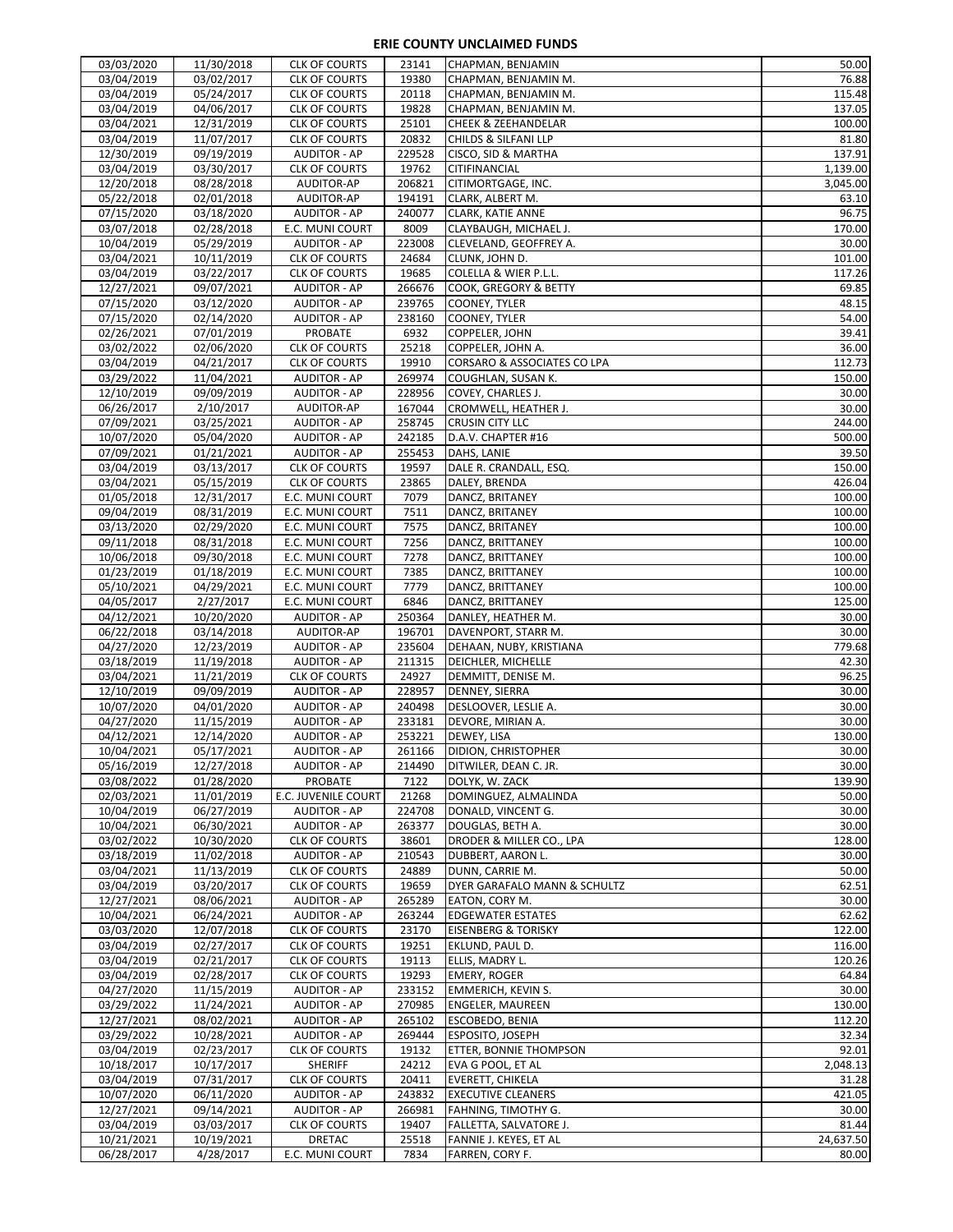| 03/04/2019               | 05/12/2017               | <b>CLK OF COURTS</b>                       | 20071            | <b>FELTY &amp; LEIMBRIGHT CO LPA</b>                  | 55.52           |
|--------------------------|--------------------------|--------------------------------------------|------------------|-------------------------------------------------------|-----------------|
| 03/04/2019               | 03/14/2017               | <b>CLK OF COURTS</b>                       | 19606            | FELTY & LEIMBRIGHT CO LPA                             | 56.96           |
| 03/04/2019               | 02/22/2017               | <b>CLK OF COURTS</b>                       | 19128            | FELTY & LEIMBRIGHT CO LPA                             | 131.39          |
| 03/04/2019               | 03/07/2017               | <b>CLK OF COURTS</b>                       | 19436            | FELTY & LEIMBRIGHT CO LPA                             | 177.35          |
|                          |                          |                                            |                  |                                                       |                 |
| 03/04/2019               | 03/09/2017               | <b>CLK OF COURTS</b>                       | 19556            | FELTY & LEIMBRIGHT CO LPA                             | 321.55          |
| 03/04/2019               | 04/28/2017               | <b>CLK OF COURTS</b>                       | 19999            | FELTY & LEIMBRIGHT CO LPA                             | 746.73          |
| 03/04/2019               | 02/22/2017               | <b>CLK OF COURTS</b>                       | 19129            | FELTY & LEIMBRIGHT CO LPA                             | 779.20          |
| 03/04/2019               | 04/06/2017               | <b>CLK OF COURTS</b>                       | 19842            | FELTY & LEIMBRIGHT CO LPA                             | 939.00          |
| 03/04/2019               | 02/22/2017               | <b>CLK OF COURTS</b>                       | 19130            | FELTY & LEIMBRIGHT CO LPA                             | 1,443.51        |
| 03/04/2019               | 02/22/2017               | <b>CLK OF COURTS</b>                       | 19127            | FELTY & LEIMBRIGHT CO LPA                             | 1,458.05        |
| 03/04/2019               |                          |                                            | 21019            |                                                       | 2,031.00        |
|                          | 12/18/2017               | <b>CLK OF COURTS</b>                       |                  | FELTY & LEIMBRIGHT CO LPA                             |                 |
| 02/20/2018               | 11/08/2017               | AUDITOR-AP                                 | 183737           | FELTY & LEMBRIGHT CO., LPA                            | 450.00          |
| 03/04/2019               | 05/24/2017               | <b>CLK OF COURTS</b>                       | 20131            | FELTY, KRISS D.                                       | 126.53          |
| 12/10/2019               | 08/02/2019               | <b>AUDITOR - AP</b>                        | 226701           | FENDERSON, ANEKIA R.                                  | 30.00           |
| 08/08/2018               | 07/31/2018               | E.C. MUNI COURT                            | 8133             | <b>FESTGE, TROY A</b>                                 | 128.00          |
| 03/29/2022               | 11/22/2021               | <b>AUDITOR - AP</b>                        | 270677           | FIRELANDS CORPORATE HEALTH CENTER                     | 106.00          |
| 03/29/2022               | 11/22/2021               | <b>AUDITOR - AP</b>                        | 270805           | FIRELANDS CORPORATE HEALTH CENTER                     | 127.00          |
|                          |                          |                                            |                  |                                                       |                 |
| 02/07/2022               | 12/31/2020               | E.C. PROBATE COURT                         | 21422            | <b>FISKE, LETHA</b>                                   | 45.00           |
| 12/20/2018               | 09/21/2018               | AUDITOR-AP                                 | 208329           | FLOWERS, ELIJAH C.                                    | 30.00           |
| 02/01/2017               | 2/1/2017                 | <b>JUVENILE CT</b>                         | 20400            | FORNEY, AMBER                                         | 45.00           |
| 10/07/2020               | 06/17/2020               | <b>AUDITOR - AP</b>                        | 243990           | FOWLER, AMY Y.                                        | 55.00           |
| 12/13/2019               | 12/11/2019               | E.C. MUNI COURT                            | 8245             | FOX, JAMES W.                                         | 120.00          |
| 07/03/2019               | 02/27/2019               | <b>AUDITOR - AP</b>                        | 217486           | <b>FRANCK, JASON M</b>                                | 30.00           |
| 03/07/2018               | 11/30/2018               | <b>CLK OF COURTS</b>                       | 18684            |                                                       | 142.98          |
|                          |                          |                                            |                  | FRANK C. GIAMBOI LLC                                  |                 |
| 03/02/2022               | 03/31/2020               | <b>CLK OF COURTS</b>                       | 25446            | FRANKEL, JOHN D.                                      | 50.00           |
| 03/29/2022               | 12/20/2021               | <b>AUDITOR - AP</b>                        | 272388           | <b>FRA-STAFFER LLC</b>                                | 32.53           |
| 08/22/2018               | 04/18/2018               | <b>AUDITOR-AP</b>                          | 198626           | FRAUSTO, ELIAS H.                                     | 30.00           |
| 09/29/2017               | 05/31/2017               | AUDITOR-AP                                 | 173940           | <b>FRAZIER, CARRIE L</b>                              | 30.00           |
| 01/13/2021               | 2020                     | E.C. MUNI COURT                            | 8575             | FRAZIER, VINCENT GERARD                               | 35.00           |
| 12/27/2021               | 09/15/2021               | <b>AUDITOR - AP</b>                        | 267247           | FREMONT EMERALDS SOCCER CLUB                          | 175.10          |
|                          |                          |                                            |                  |                                                       |                 |
| 10/07/2020               | 06/02/2020               | <b>AUDITOR - AP</b>                        | 243342           | FROST, AMY L.                                         | 100.00          |
| 10/04/2019               | 06/27/2019               | <b>AUDITOR - AP</b>                        | 224660           | FULLERTON, JASON M.                                   | 30.00           |
| 03/03/2020               | 03/21/2018               | <b>CLK OF COURTS</b>                       | 21439            | FULTON, FRIEDMAN & GULLAGE                            | 87.60           |
| 03/29/2022               | 12/20/2021               | <b>AUDITOR - AP</b>                        | 272394           | GADOMSKI, BERNARD                                     | 42.00           |
| 10/07/2020               | 04/01/2020               | <b>AUDITOR - AP</b>                        | 240501           | GALINDO, LEAH N.                                      | 60.00           |
| 10/04/2019               | 05/16/2019               | <b>AUDITOR - AP</b>                        | 222054           | GALLAGHER, SUSAN M.                                   | 115.00          |
| 03/03/2020               | 06/07/2018               | <b>CLK OF COURTS</b>                       | 22190            | GARABIS, FRANCISCO A.                                 | 605.00          |
|                          |                          |                                            |                  |                                                       |                 |
|                          |                          |                                            |                  |                                                       |                 |
| 12/20/2018               | 09/11/2018               | AUDITOR-AP                                 | 207384           | GARARD, THOMAS A.                                     | 30.00           |
| 03/29/2022               | 11/24/2021               | <b>AUDITOR - AP</b>                        | 271000           | GARRETT, DARWITT R.                                   | 160.00          |
| 03/02/2022               | 07/30/2020               | <b>CLK OF COURTS</b>                       | 25825            | GAST-KING, LYNN                                       | 200.00          |
| 10/04/2019               | 06/27/2019               | AUDITOR - AP                               | 224661           | GEIST, TERRY E.                                       | 30.00           |
|                          |                          |                                            |                  |                                                       |                 |
| 05/07/2019               | 10/17/2018               | E.C. MUNI COURT                            | 7305             | <b>GENERAL MOTORS</b>                                 | 126.26          |
| 03/03/2020               | 05/24/2018               | <b>CLK OF COURTS</b>                       | 22081            | <b>GEORGE, KEIS</b>                                   | 122.00          |
| 03/04/2019               | 04/06/2017               | <b>CLK OF COURTS</b>                       | 19835            | <b>GEORGE, KEIS</b>                                   | 142.02          |
| 03/04/2021               | 11/27/2019               | <b>CLK OF COURTS</b>                       | 24973            | <b>GERNER &amp; KEARNS CO. LPA</b>                    | 1,215.60        |
| 02/03/2020               | 10/01/2018               | E.C. JUVENILE COURT                        | 21105            | GOLD, JOHN                                            | 1,512.50        |
| 02/05/2019               | 01/31/2019               | E.C. MUNI COURT                            | 8087             | GREEN, DENARD C.                                      |                 |
| 03/04/2019               | 03/07/2017               | <b>CLK OF COURTS</b>                       | 19474            | <b>GREEN, RENEE W.</b>                                | 89.96           |
|                          |                          |                                            | 25226            | <b>GREENE &amp; COOPER LLP</b>                        | 122.00          |
| 03/02/2022               | 02/06/2020               | <b>CLK OF COURTS</b>                       |                  |                                                       |                 |
| 04/27/2020               | 08/25/2019               | <b>SHERIFF</b>                             | 3875             | GREENWALD, LUCAS                                      | 300.00          |
| 12/20/2018               | 05/18/2018               | <b>AUDITOR-PR</b>                          | 16912            | <b>GREGORY STILTNER, ESTATE OF</b>                    | 1,071.26        |
| 08/22/2018               | 04/05/2018               | AUDITOR-AP                                 | 198175           | GRIMM, EDWARD L.                                      | 210.00          |
| 06/08/2020               | 05/31/2020               | E.C. MUNI COURT                            | 8455             | GUERRA, JASON A.                                      | 335.00          |
| 10/04/2021               | 05/17/2021               | <b>AUDITOR - AP</b>                        | 261172           | HAGEMAN, BRITT M.                                     | 118.00<br>30.00 |
| 06/22/2018               | 03/14/2018               | AUDITOR-AP                                 | 196708           | HAMILTON, GAIL K.                                     | 270.00          |
| 04/12/2021               | 12/14/2020               | <b>AUDITOR - AP</b>                        | 253264           | HAMMOND, JENNIFER M.                                  | 130.00          |
|                          |                          |                                            |                  |                                                       |                 |
| 12/10/2019               | 08/26/2019               | <b>AUDITOR - AP</b>                        | 228131           | HAMMOND, JUSTIN M.                                    | 30.00           |
| 07/15/2020               | 03/10/2020               | <b>AUDITOR - AP</b>                        | 239544           | HAMPTON, TYES P.                                      | 30.00           |
| 03/04/2019               | 05/31/2017               | <b>CLK OF COURTS</b>                       | 20193            | HARDMAN, MELINDA                                      | 90.95           |
| 12/27/2021               | 07/14/2021               | <b>AUDITOR - AP</b>                        | 264132           | HARPER, CAMERON D.                                    | 30.00           |
| 12/27/2021               | 07/14/2021               | <b>AUDITOR - AP</b>                        | 264133           | HARRINGTON, MELISSA A.                                | 30.00           |
| 10/08/2019               | 10/01/2019               | DRETAC                                     | 25116            | HARRY J. SIMS, ET AL                                  | 2,668.51        |
|                          |                          |                                            |                  |                                                       |                 |
| 03/04/2019               | 02/21/2017               | <b>CLK OF COURTS</b>                       | 19105            | HEILAND, ERIC K.                                      | 81.57           |
| 03/17/2020               | 07/06/2018               | <b>PROBATE</b>                             | 6682             | HEJNAL, BETHANY L.                                    | 36.53           |
| 07/09/2021               | 02/04/2021               | <b>AUDITOR - AP</b>                        | 256200           | HEMMER-KELLER, CALLI                                  | 65.00           |
| 10/07/2020               | 06/17/2020               | <b>AUDITOR - AP</b>                        | 244025           | HERMAN, JEFFERY A.                                    | 55.00           |
| 02/07/2022               | 12/31/2020               | E.C. PROBATE COURT                         | 21415            | HERNANDEZ, DANTE                                      | 90.00           |
| 03/29/2022               | 12/08/2021               | <b>AUDITOR - AP</b>                        | 271566           | <b>HESCH, HANNAH</b>                                  | 31.50           |
| 03/03/2020               | 05/31/2018               | <b>CLK OF COURTS</b>                       | 22112            | <b>HEUCKROTH, CARL</b>                                | 99.81           |
|                          |                          |                                            |                  |                                                       |                 |
| 03/03/2020               | 06/29/2018               | <b>CLK OF COURTS</b>                       | 22333            | <b>HEUCKROTH, CARL</b>                                | 100.88          |
| 03/29/2022               | 12/08/2021               | <b>AUDITOR - AP</b>                        | 271790           | HILLIS, DANIEL                                        | 50.00           |
| 05/04/2018               | 04/30/2018               | E.C. MUNI COURT                            | 8053             | HINDISKERE, RAHUL P.                                  | 56.00           |
| 04/12/2021<br>10/04/2021 | 11/25/2020<br>06/15/2021 | <b>AUDITOR - AP</b><br><b>AUDITOR - AP</b> | 252501<br>262675 | HODGKINSON, MORGAN L.<br><b>HODGKINSON, TAYLOR M.</b> | 30.00<br>180.00 |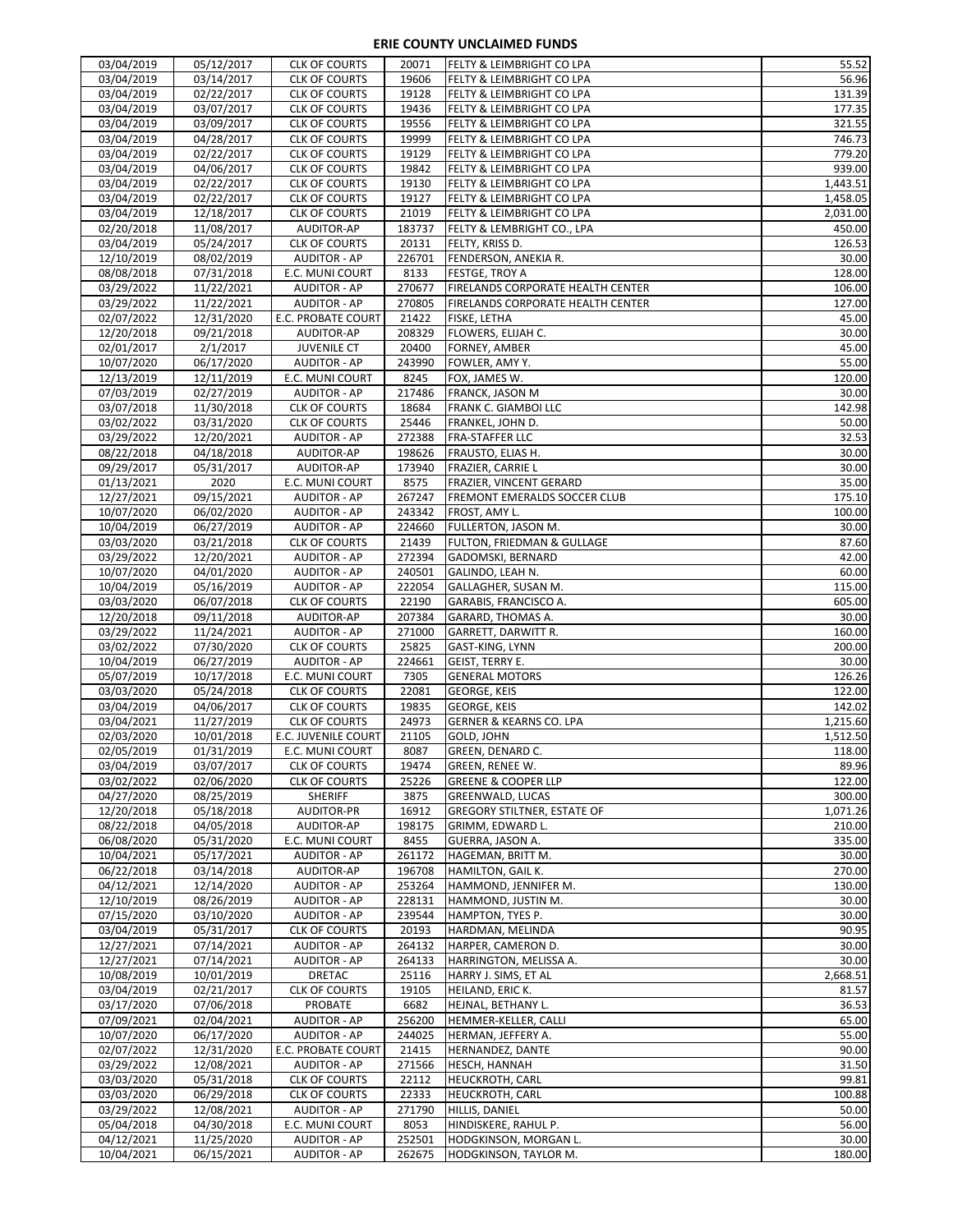| 12/30/2019 | 09/23/2019 | <b>AUDITOR - AP</b>  | 229709 | <b>HOFFMAN, JEFF</b>              | 40.66     |
|------------|------------|----------------------|--------|-----------------------------------|-----------|
| 07/09/2021 | 03/10/2021 | <b>AUDITOR - AP</b>  | 258145 | HOHLER, RICHARD                   | 30.00     |
| 12/15/2017 | 08/08/2017 | AUDITOR-AP           | 178419 | HOLT-BUCHS, CASSADY               | 30.00     |
|            |            |                      |        |                                   |           |
| 04/16/2019 | 2018       | <b>SHERIFF</b>       | 3620   | <b>HOLZ, HENRY</b>                | 36.00     |
| 10/04/2019 | 06/27/2019 | AUDITOR - AP         | 224711 | HOMEGARDNER, CRAIG J.             | 30.00     |
| 03/04/2019 | 04/06/2017 | <b>CLK OF COURTS</b> | 19836  | HOWARD V MISHLER CO               | 138.92    |
| 03/04/2019 | 03/01/2017 | <b>CLK OF COURTS</b> | 19353  | HOWELLS, GEORGE A.                | 32.65     |
| 03/04/2019 | 03/02/2017 | <b>CLK OF COURTS</b> | 19392  | HUBER, RICHARD R.                 | 62.80     |
| 03/04/2021 | 11/27/2019 | <b>CLK OF COURTS</b> | 24987  | HUMBERT, TED A.                   | 289.26    |
| 03/04/2021 | 11/27/2019 | <b>CLK OF COURTS</b> | 24988  | HUMBERT, TED A.                   | 678.60    |
|            |            |                      |        |                                   |           |
| 12/28/2017 | 09/26/2017 | AUDITOR-AP           | 181198 | HUPP, JAMES J.                    | 30.00     |
| 08/22/2018 | 04/13/2018 | AUDITOR-AP           | 198470 | HURON CO SOLID WASTE DISTRICT     | 85.50     |
| 02/06/2020 | 10/17/2019 | <b>AUDITOR - AP</b>  | 231146 | HURON COUNTY SOLID WASTE DISTRICT | 49.50     |
| 12/30/2019 | 09/12/2019 | <b>AUDITOR - AP</b>  | 229146 | HURON COUNTY SOLID WASTE DISTRICT | 82.89     |
| 12/20/2018 | 09/20/2018 | <b>AUDITOR-AP</b>    | 208179 | HURON COUNTY SOLID WASTE DISTRICT | 187.83    |
| 11/19/2018 | 08/15/2018 | AUDITOR-AP           | 205937 | HURON COUNTY SOLID WASTE DISTRICT | 466.47    |
| 08/22/2018 | 04/27/2018 | AUDITOR-AP           | 199458 | <b>INMAN, MISTY</b>               | 154.00    |
| 11/19/2018 | 06/29/2018 | AUDITOR-AP           | 203235 | IRELAND, STEPHEN D.               | 30.00     |
|            |            |                      |        |                                   |           |
| 03/04/2019 | 03/08/2017 | <b>CLK OF COURTS</b> | 19523  | ITA, TIMOTHY A.                   | 150.00    |
| 03/03/2020 | 05/24/2018 | <b>CLK OF COURTS</b> | 22078  | JACKSON, GAYLE                    | 78.00     |
| 02/01/2017 | 2/1/2017   | <b>JUVENILE CT</b>   | 20523  | JADWOSOAK, MICHAEL                | 84.29     |
| 03/04/2019 | 04/21/2017 | <b>CLK OF COURTS</b> | 19902  | JAFFE, DAVID I.                   | 139.80    |
| 03/29/2022 | 11/03/2021 | <b>AUDITOR - AP</b>  | 269716 | JAMES, EDWARD                     | 33.00     |
| 03/03/2020 | 04/11/2018 | <b>CLK OF COURTS</b> | 21655  | JANCO, DAVID J.                   | 95.00     |
| 03/04/2019 | 06/20/2017 | <b>CLK OF COURTS</b> | 20229  | JAVITCH BLOCK & RATHBONE          | 1,043.00  |
|            |            |                      |        |                                   |           |
| 03/04/2019 | 02/28/2017 | <b>CLK OF COURTS</b> | 19291  | JAVITCH, BLOCK & RATHBONE         | 32.00     |
| 04/12/2021 | 11/30/2020 | <b>AUDITOR - AP</b>  | 252538 | JCT POINT PROPERTIES LCC          | 68.76     |
| 02/22/2017 | 2/17/2017  | PROBATE              | 6258   | JENKINS, SANDRA                   | 77.92     |
| 12/27/2021 | 07/14/2021 | <b>AUDITOR - AP</b>  | 264142 | JESBERGER SALAS, DREW T.          | 30.00     |
| 03/02/2022 | 10/30/2020 | <b>CLK OF COURTS</b> | 38614  | JOHN D. CLUNK COMPANY LPA         | 244.00    |
| 03/03/2020 | 03/23/2018 | <b>CLK OF COURTS</b> | 21512  | JOHN F. KIRWAN, ESQ.              | 50.00     |
| 03/03/2020 | 07/03/2018 | <b>CLK OF COURTS</b> | 22381  | JOHN F. KIRWAN, ESQ.              | 50.00     |
| 03/04/2021 | 09/30/2019 | <b>CLK OF COURTS</b> | 24608  | JOHN F. KIRWAN, ESQ.              | 90.00     |
|            |            |                      |        |                                   |           |
| 03/03/2020 | 03/20/2018 | <b>CLK OF COURTS</b> | 21407  | JOHN F. KIRWAN, ESQ.              | 126.45    |
| 03/03/2020 | 05/11/2018 | <b>CLK OF COURTS</b> | 21901  | JOHN F. KIRWAN, ESQ.              | 185.43    |
| 03/03/2020 | 03/22/2018 | <b>CLK OF COURTS</b> | 21477  | JOHN F. KIRWAN, ESQ.              | 245.89    |
| 03/03/2020 | 06/07/2018 | <b>CLK OF COURTS</b> | 22203  | JOHN F. KIRWAN, ESQ.              | 354.22    |
| 03/03/2020 | 04/09/2018 | <b>CLK OF COURTS</b> | 21626  | JOHN F. KIRWAN, ESQ.              | 387.05    |
| 03/03/2020 | 04/11/2018 | <b>CLK OF COURTS</b> | 21661  | JOHN F. KIRWAN, ESQ.              | 458.12    |
| 03/03/2020 | 04/26/2018 | <b>CLK OF COURTS</b> | 21793  | JOHN F. KIRWAN, ESQ.              | 545.28    |
|            |            |                      |        |                                   | 102.72    |
| 03/04/2019 | 02/21/2017 | <b>CLK OF COURTS</b> | 19109  | JOHN R. MIRALDI, CO., LPA         |           |
| 12/10/2019 | 09/03/2019 | <b>AUDITOR - AP</b>  | 228554 | JOHNSON, ELSIE                    | 35.00     |
| 10/04/2019 | 04/24/2019 | <b>AUDITOR - AP</b>  | 220800 | JOINT COMMISSION ON ALLIED HEALTH | 410.00    |
| 04/16/2021 | 04/12/2021 | <b>DRETAC</b>        | 25421  | JONATHAN R HALLIDAY, ET AL        | 33,929.11 |
| 03/29/2022 | 12/23/2021 | <b>AUDITOR - AP</b>  | 273029 | JONES, DESTINY                    | 41.50     |
| 03/18/2019 | 12/10/2018 | <b>AUDITOR - AP</b>  | 212915 | JONES, JOSHUA R.                  | 30.00     |
| 11/19/2018 | 07/16/2018 | <b>AUDITOR-AP</b>    | 204129 | JORDAN, MELISSA                   | 100.00    |
| 06/08/2020 | 05/31/2020 | E.C. MUNI COURT      | 8437   | JORDAN, NICOLE R.                 | 135.00    |
|            | 03/31/2020 |                      |        | JOSEPH, JOSEPH T. JR.             | 128.00    |
| 03/02/2022 |            | <b>CLK OF COURTS</b> | 25431  |                                   |           |
| 03/04/2019 | 02/28/2017 | <b>CLK OF COURTS</b> | 19315  | KADERBEK, M. L.                   | 100.36    |
| 03/04/2019 | 02/28/2017 | <b>CLK OF COURTS</b> | 19316  | KADERBEK, MARY LOU                | 117.00    |
| 03/04/2021 | 07/11/2019 | <b>CLK OF COURTS</b> | 24189  | <b>KAMAN &amp; CUSIMANO</b>       | 136.00    |
| 03/29/2022 | 11/03/2021 | <b>AUDITOR - AP</b>  | 269720 | KEHRES, DOROTHEA                  | 32.48     |
| 03/04/2021 | 10/11/2019 | <b>CLK OF COURTS</b> | 24685  | <b>KEIS GEORGE, LLP</b>           | 128.49    |
| 03/04/2019 | 05/10/2017 | <b>CLK OF COURTS</b> | 20055  | KEIS, WILLIAM H. JR.              | 119.15    |
| 03/04/2021 | 11/07/2019 | <b>CLK OF COURTS</b> | 24832  | KEISER, KARL                      | 100.00    |
| 03/04/2019 | 03/02/2017 | <b>CLK OF COURTS</b> | 19381  |                                   | 46.24     |
|            |            |                      |        | KELLEY, C. BRADFORD               |           |
| 02/14/2019 | 06/13/2017 | <b>PROBATE</b>       | 6361   | <b>KELSEY LAW</b>                 | 36.03     |
| 02/06/2020 | 10/10/2019 | <b>AUDITOR - AP</b>  | 230641 | <b>KEMP, JENNY</b>                | 40.00     |
| 03/04/2021 | 12/12/2019 | <b>CLK OF COURTS</b> | 25047  | KING, ROBRET P.                   | 98.80     |
| 04/16/2019 | 2018       | <b>SHERIFF</b>       | 3620   | KIRK, TANA                        | 43.14     |
| 06/26/2017 | 2/10/2017  | AUDITOR-AP           | 167103 | KITTS, MELISSA                    | 51.03     |
| 03/02/2022 | 11/13/2020 | <b>CLK OF COURTS</b> | 38659  | KNISELY, COLIN J.                 | 122.00    |
| 03/04/2021 | 09/11/2019 | <b>CLK OF COURTS</b> | 24524  | KOHUT, ERIC                       | 81.58     |
| 02/14/2019 | 06/05/2017 | <b>PROBATE</b>       | 6350   | KOLEK, PAMELA G.                  | 57.05     |
|            |            |                      |        |                                   |           |
| 12/27/2021 | 08/09/2021 | <b>AUDITOR - AP</b>  | 265396 | KOVAC, JOSHUA                     | 50.00     |
| 03/03/2020 | 09/21/2018 | <b>CLK OF COURTS</b> | 22755  | <b>KRAMER &amp; ASSOCIATES</b>    | 135.80    |
| 03/02/2022 | 07/30/2020 | <b>CLK OF COURTS</b> | 25830  | KRAMER, OLDHAM                    | 103.65    |
| 03/07/2018 | 06/27/2017 | <b>CLK OF COURTS</b> | 17625  | <b>KREINER, FREDERICK J.</b>      | 139.43    |
| 10/04/2019 | 05/29/2019 | <b>AUDITOR - AP</b>  | 223018 | KRIEGER, KEVIN C.                 | 30.00     |
| 11/09/2018 | 10/31/2018 | E.C. MUNI COURT      | 8199   | LAMB, RACHEL L.                   | 115.00    |
| 03/04/2019 | 05/09/2017 | <b>CLK OF COURTS</b> | 20027  | LAMMERT & CO LLC                  | 129.19    |
|            |            |                      |        |                                   |           |
| 12/27/2021 | 09/14/2021 | <b>AUDITOR - AP</b>  | 266993 | LANE, ROY J.                      | 30.00     |
| 03/03/2020 | 07/30/2018 | <b>CLK OF COURTS</b> | 22503  | LASSEN, EDA                       | 57.98     |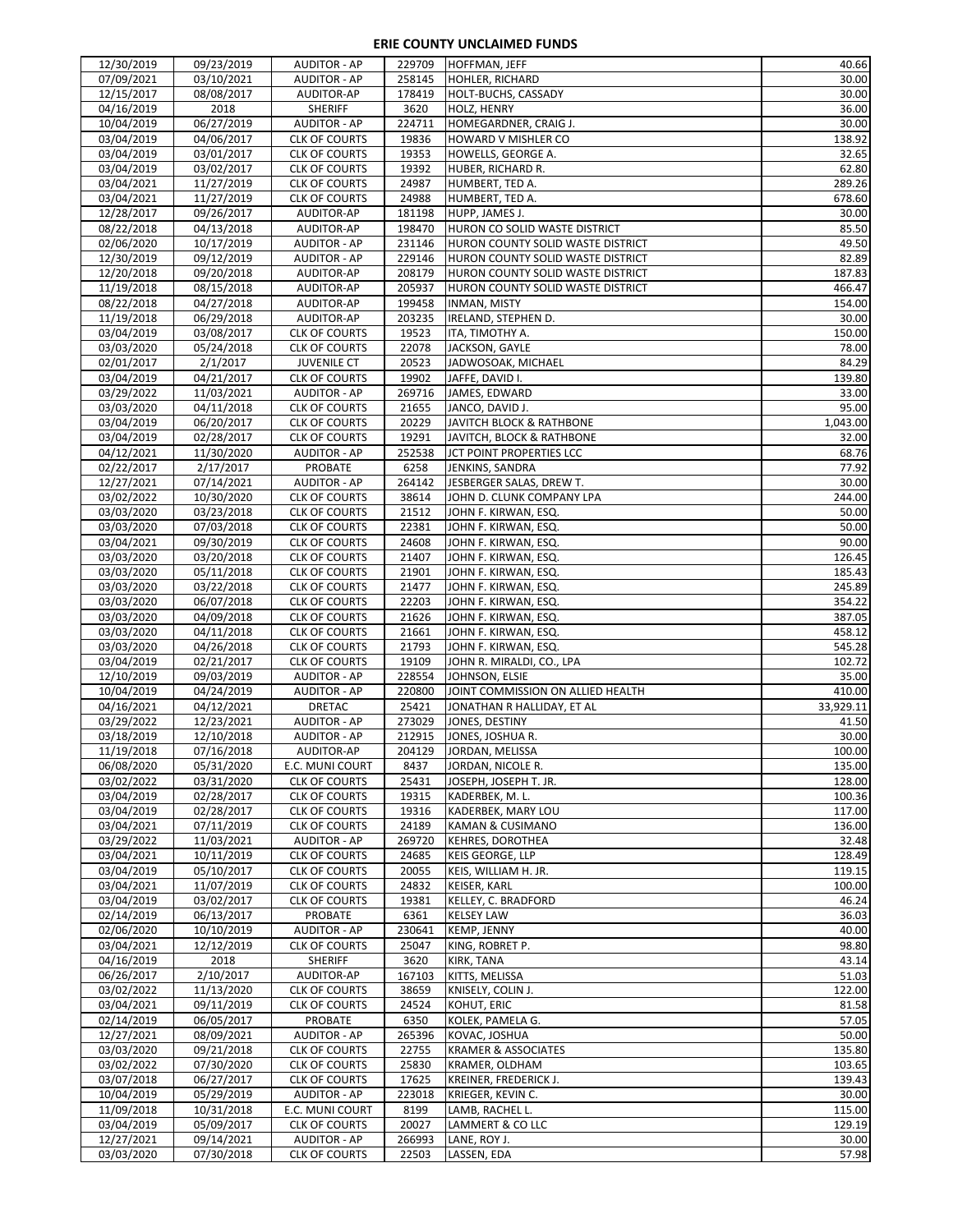| 06/27/2019<br>10/04/2019<br><b>AUDITOR - AP</b><br>224717<br>LAUBER, DANIEL J.<br>390.00<br>605.00<br>03/02/2022<br>04/16/2020<br>25504<br><b>CLK OF COURTS</b><br>LAURITO, JEFFREY V. ESQ.REIMER LAW<br>06/22/2018<br>03/14/2018<br>AUDITOR-AP<br>196714<br>30.00<br>LAVINE, DEAN C. JR.<br>120.12<br>03/04/2019<br>02/23/2017<br><b>CLK OF COURTS</b><br>19145<br>LEGANDO, KIMBERLY<br>06/17/2020<br>30.10<br>03/08/2022<br><b>PROBATE</b><br>7197<br>LEONARDI, JAMES BART<br>02/22/2017<br>2/17/2017<br>PROBATE<br>6258<br>LESLIE, MICHAEL J<br>42.51<br>99.20<br>03/04/2021<br>11/25/2019<br><b>CLK OF COURTS</b><br>24947<br>LEWIS, AMANDA ROSE<br>10/04/2021<br>06/17/2021<br><b>AUDITOR - AP</b><br>262894<br>LIFE OUT LOUD, LLC<br>87.12<br>06/26/2017<br>AUDITOR-AP<br>3/22/2017<br>169603<br>LINDQUIST-DREES, HAYDEN<br>139.20<br>10/07/2020<br>06/17/2020<br>244215<br>146.00<br><b>AUDITOR - AP</b><br>LINK, MICHAEL F.<br>30.00<br>12/20/2018<br>09/11/2018<br><b>AUDITOR-AP</b><br>207392<br>LINNEMEIER, PAUL L.<br>60.00<br>03/18/2019<br>11/08/2018<br>210697<br><b>AUDITOR - AP</b><br>LMN DEV SPE LLC - KALAHARI<br>03/03/2020<br>05/11/2018<br><b>CLK OF COURTS</b><br>21917<br>136.00<br>LOUCKA, MICHELLE READING<br>228970<br>12/10/2019<br>09/09/2019<br><b>AUDITOR - AP</b><br>30.00<br>LOWE, LINDA G.<br>50.00<br>03/04/2019<br>05/24/2017<br><b>CLK OF COURTS</b><br>20124<br>LUCAL, DEAN S.<br>54.24<br>03/04/2019<br>03/03/2017<br><b>CLK OF COURTS</b><br>19402<br>LYMAN BROWNFIELD, ESQ.<br>03/04/2019<br>11/13/2017<br>20873<br>87.36<br><b>CLK OF COURTS</b><br>LYNCH & WHITE<br>03/04/2019<br>01/27/2017<br><b>CLK OF COURTS</b><br>18917<br>MAGUIRE & SCHNEIDER LLP<br>87.92<br>03/04/2019<br>03/14/2017<br><b>CLK OF COURTS</b><br>19633<br>241.47<br>MAGUIRE & SCHNEIDER LLP<br>02/13/2020<br>8496<br>335.00<br>01/31/2020<br>E.C. MUNI COURT<br>MALDONADO, MAURICIO<br>03/29/2022<br>10/19/2021<br><b>AUDITOR - AP</b><br>268877<br>MALONE, RACHEL<br>69.00<br>165.00<br>03/04/2019<br>02/23/2017<br>19187<br><b>CLK OF COURTS</b><br>MANN, ROBERT J.<br>03/04/2021<br>07/11/2019<br><b>CLK OF COURTS</b><br>24193<br><b>MANNION &amp; GRAY</b><br>100.25<br>500.00<br>10/07/2020<br>05/04/2020<br><b>AUDITOR - AP</b><br>242190<br>MARINE CORPS LEAGUE #1192, FIRELANDS DET<br>12/20/2018<br>206644<br>30.00<br>08/27/2018<br>AUDITOR-AP<br>MARISCAL, BENJAMIN V.<br>12/20/2018<br>09/14/2018<br>AUDITOR-AP<br>207703<br>MARSH, KAREN M.<br>30.00<br>30.00<br>09/29/2017<br>04/04/2017<br>AUDITOR-AP<br>170698<br>MARTIN, JASON T<br>2,928.69<br>10/08/2019<br>10/01/2019<br>DRETAC<br>25114<br>MATTHEW WALLS, ET AL<br>09/10/2019<br>04/05/2019<br><b>AUDITOR - AP</b><br>219804<br>100.00<br>MAUTER, CARRI<br><b>SHERIFF</b><br>33.20<br>01/30/2017<br>1/25/2017<br>2129<br>MAY, MARQUALE L<br>03/02/2022<br>06/25/2020<br><b>CLK OF COURTS</b><br>25710<br><b>MAYO BAIL BONDS &amp; SURETY</b><br>103.10<br>03/04/2019<br>03/08/2017<br>19493<br>69.40<br><b>CLK OF COURTS</b><br>MCCLURE, DAVID B.<br>03/04/2019<br>03/22/2017<br><b>CLK OF COURTS</b><br>19676<br>MCCRAY MUZILLA SMITH & MEYERS CO LPA<br>133.70<br>03/04/2019<br>11/30/2017<br><b>CLK OF COURTS</b><br>20942<br>89.70<br>MCDONALD HOPKINS LLC<br>03/04/2019<br>30.79<br>03/02/2017<br><b>CLK OF COURTS</b><br>19386<br>MCDOWELL, GREGORY A.<br>03/03/2020<br>11/09/2018<br><b>CLK OF COURTS</b><br>23031<br>MCGOOKEY, JAMES E.<br>50.92<br>03/03/2020<br>07/23/2018<br>MCGOOKEY, JAMES E.<br>119.81<br><b>CLK OF COURTS</b><br>22458<br>10/04/2021<br>05/05/2021<br><b>AUDITOR - AP</b><br>260489<br>50.00<br>MCKITRICK, KATIE<br>12/10/2019<br>09/09/2019<br><b>AUDITOR - AP</b><br>228971<br>30.00<br>MCMMULLEN, DANA L<br>37.88<br>03/18/2019<br>12/13/2018<br><b>AUDITOR - AP</b><br>213175<br>MENARD, INC.<br>80.00<br>03/09/2018<br>10/18/2017<br><b>SHERIFF</b><br>2115<br>MESENBURG, ZACHARY<br>03/04/2019<br>02/27/2017<br>74.01<br><b>CLK OF COURTS</b><br>19209<br>METZGER, ZIEGLER<br>12/15/2017<br>08/08/2017<br>AUDITOR-AP<br>178427<br>30.00<br>MEY, SCOTT B.<br>03/07/2018<br><b>CLK OF COURTS</b><br>18513<br>361.33<br>10/26/2018<br><b>MEYER &amp; KERSCHNER LTD</b><br>139.80<br>03/04/2019<br>03/09/2017<br><b>CLK OF COURTS</b><br>19546<br><b>MEYER &amp; KERSCNER LTD</b><br>03/04/2021<br>10/31/2019<br><b>CLK OF COURTS</b><br>24799<br>MEYER, DAVID P.<br>03/04/2019<br>12/11/2017<br><b>CLK OF COURTS</b><br>MIDLAND FUNDING LLC<br>122.00<br>20996<br>03/02/2022<br>05/14/2020<br><b>CLK OF COURTS</b><br>25603<br>299.63<br>MIDLAND TITLE SECURITY<br>03/02/2022<br>03/31/2020<br>CLK OF COURTS<br>25445<br>50.00<br>MILKIE, DUFFIELD E.<br>253332<br>04/12/2021<br>12/14/2020<br><b>AUDITOR - AP</b><br>MILLER, CATHERINE<br>130.00<br>04/12/2021<br>12/14/2020<br><b>AUDITOR - AP</b><br>253334<br>MILLER, MARY KATHLEEN<br>130.00<br>12/27/2021<br>09/14/2021<br>266976<br><b>AUDITOR - AP</b><br>MILLER, MELISSA L.<br>30.00<br>10/04/2019<br>06/05/2019<br><b>AUDITOR - AP</b><br>223140<br>49.22<br>MILLER, TIMOTHY<br>04/16/2019<br><b>SHERIFF</b><br>3620<br>2018<br>MOHAMED, FAHD<br>43.00<br>12/27/2021<br>07/14/2021<br><b>AUDITOR - AP</b><br>264155<br>120.00<br>MORGAN, CYNTHIA L.<br>03/04/2021<br>09/26/2019<br><b>CLK OF COURTS</b><br>24562<br>50.00<br>MOSCARINO, ALYSSA A.<br>07/15/2020<br>03/11/2020<br>239643<br>292.00<br><b>AUDITOR - AP</b><br>MOSLEY, CRAIG<br>02/14/2019<br>08/22/2017<br><b>PROBATE</b><br>6431<br>MOSS, BRIAN D.<br>54.02<br>12/30/2019<br>10/01/2019<br>230173<br>30.00<br><b>AUDITOR - AP</b><br>MURATORIM REBECCA A.<br>02/14/2019<br>03/15/2017<br>6289<br>74.00<br><b>PROBATE</b><br>MURPHY, TROY A.<br>03/02/2022<br>07/31/2020<br><b>CLK OF COURTS</b><br>25844<br><b>MURRAY LAW</b><br>40.03<br>03/04/2019<br>03/31/2017<br>19795<br>79.45<br><b>CLK OF COURTS</b><br>NAGLE, CHARLES<br>03/03/2020<br>04/13/2018<br><b>CLK OF COURTS</b><br>21718<br>50.00<br>NATIONWIDE INSURANCE<br>03/04/2021<br>06/27/2019<br>24063<br>122.00<br><b>CLK OF COURTS</b><br>NATIONWIDE INSURANCE<br>05/18/2020<br>04/30/2020<br>8556<br>63.00<br>E.C. MUNI COURT<br>NEWSON, MALCOLM S<br>03/07/2018<br>11/28/2018<br><b>CLK OF COURTS</b><br>18652<br>NIEDERMEIER, HEATHER N.<br>104.91<br>03/04/2019<br>96.08<br>11/30/2017<br><b>CLK OF COURTS</b><br>20937<br>NIELSEN, ZEHE & ANTAS, P.C.<br>07/15/2020<br>03/11/2020<br><b>AUDITOR - AP</b><br>239738<br>90.00<br>NOTLEY, RICHARD M.<br>03/04/2019<br>02/23/2017<br>19180<br>149.16<br><b>CLK OF COURTS</b><br><b>NOVAK LLP</b><br>03/04/2019<br>08/17/2017<br>20520<br>50.00<br><b>CLK OF COURTS</b><br><b>OGLESBY &amp; OGLESBY</b><br>03/03/2020<br>01/05/2018<br><b>CLK OF COURTS</b><br>21103<br><b>OGLESBY &amp; OGLESBY</b><br>56.51<br>03/04/2019<br>09/07/2017<br><b>CLK OF COURTS</b><br>20601<br>73.13<br><b>OGLESBY &amp; OGLESBY</b><br>03/04/2019<br>09/07/2017<br><b>CLK OF COURTS</b><br>20606<br>74.80 | 03/04/2019 | 04/21/2017 | <b>CLK OF COURTS</b> | 19928 | LATCHNEY, JOHN D.            | 75.00 |
|-------------------------------------------------------------------------------------------------------------------------------------------------------------------------------------------------------------------------------------------------------------------------------------------------------------------------------------------------------------------------------------------------------------------------------------------------------------------------------------------------------------------------------------------------------------------------------------------------------------------------------------------------------------------------------------------------------------------------------------------------------------------------------------------------------------------------------------------------------------------------------------------------------------------------------------------------------------------------------------------------------------------------------------------------------------------------------------------------------------------------------------------------------------------------------------------------------------------------------------------------------------------------------------------------------------------------------------------------------------------------------------------------------------------------------------------------------------------------------------------------------------------------------------------------------------------------------------------------------------------------------------------------------------------------------------------------------------------------------------------------------------------------------------------------------------------------------------------------------------------------------------------------------------------------------------------------------------------------------------------------------------------------------------------------------------------------------------------------------------------------------------------------------------------------------------------------------------------------------------------------------------------------------------------------------------------------------------------------------------------------------------------------------------------------------------------------------------------------------------------------------------------------------------------------------------------------------------------------------------------------------------------------------------------------------------------------------------------------------------------------------------------------------------------------------------------------------------------------------------------------------------------------------------------------------------------------------------------------------------------------------------------------------------------------------------------------------------------------------------------------------------------------------------------------------------------------------------------------------------------------------------------------------------------------------------------------------------------------------------------------------------------------------------------------------------------------------------------------------------------------------------------------------------------------------------------------------------------------------------------------------------------------------------------------------------------------------------------------------------------------------------------------------------------------------------------------------------------------------------------------------------------------------------------------------------------------------------------------------------------------------------------------------------------------------------------------------------------------------------------------------------------------------------------------------------------------------------------------------------------------------------------------------------------------------------------------------------------------------------------------------------------------------------------------------------------------------------------------------------------------------------------------------------------------------------------------------------------------------------------------------------------------------------------------------------------------------------------------------------------------------------------------------------------------------------------------------------------------------------------------------------------------------------------------------------------------------------------------------------------------------------------------------------------------------------------------------------------------------------------------------------------------------------------------------------------------------------------------------------------------------------------------------------------------------------------------------------------------------------------------------------------------------------------------------------------------------------------------------------------------------------------------------------------------------------------------------------------------------------------------------------------------------------------------------------------------------------------------------------------------------------------------------------------------------------------------------------------------------------------------------------------------------------------------------------------------------------------------------------------------------------------------------------------------------------------------------------------------------------------------------------------------------------------------------------------------------------------------------------------------------------------------------------------------------------------------------------------------------------------------------------------------------------------------------------------------------------------------------------------------------------------------------------------------------------------------------------------------------------------------------------------------------------------------------------------------------------------------------------------------------------------------------------------------------------------------------------------------------------------------------------------------------------------------------------------------------------|------------|------------|----------------------|-------|------------------------------|-------|
| 50.00                                                                                                                                                                                                                                                                                                                                                                                                                                                                                                                                                                                                                                                                                                                                                                                                                                                                                                                                                                                                                                                                                                                                                                                                                                                                                                                                                                                                                                                                                                                                                                                                                                                                                                                                                                                                                                                                                                                                                                                                                                                                                                                                                                                                                                                                                                                                                                                                                                                                                                                                                                                                                                                                                                                                                                                                                                                                                                                                                                                                                                                                                                                                                                                                                                                                                                                                                                                                                                                                                                                                                                                                                                                                                                                                                                                                                                                                                                                                                                                                                                                                                                                                                                                                                                                                                                                                                                                                                                                                                                                                                                                                                                                                                                                                                                                                                                                                                                                                                                                                                                                                                                                                                                                                                                                                                                                                                                                                                                                                                                                                                                                                                                                                                                                                                                                                                                                                                                                                                                                                                                                                                                                                                                                                                                                                                                                                                                                                                                                                                                                                                                                                                                                                                                                                                                                                                                                                                                                                                       |            |            |                      |       |                              |       |
|                                                                                                                                                                                                                                                                                                                                                                                                                                                                                                                                                                                                                                                                                                                                                                                                                                                                                                                                                                                                                                                                                                                                                                                                                                                                                                                                                                                                                                                                                                                                                                                                                                                                                                                                                                                                                                                                                                                                                                                                                                                                                                                                                                                                                                                                                                                                                                                                                                                                                                                                                                                                                                                                                                                                                                                                                                                                                                                                                                                                                                                                                                                                                                                                                                                                                                                                                                                                                                                                                                                                                                                                                                                                                                                                                                                                                                                                                                                                                                                                                                                                                                                                                                                                                                                                                                                                                                                                                                                                                                                                                                                                                                                                                                                                                                                                                                                                                                                                                                                                                                                                                                                                                                                                                                                                                                                                                                                                                                                                                                                                                                                                                                                                                                                                                                                                                                                                                                                                                                                                                                                                                                                                                                                                                                                                                                                                                                                                                                                                                                                                                                                                                                                                                                                                                                                                                                                                                                                                                             |            |            |                      |       |                              |       |
|                                                                                                                                                                                                                                                                                                                                                                                                                                                                                                                                                                                                                                                                                                                                                                                                                                                                                                                                                                                                                                                                                                                                                                                                                                                                                                                                                                                                                                                                                                                                                                                                                                                                                                                                                                                                                                                                                                                                                                                                                                                                                                                                                                                                                                                                                                                                                                                                                                                                                                                                                                                                                                                                                                                                                                                                                                                                                                                                                                                                                                                                                                                                                                                                                                                                                                                                                                                                                                                                                                                                                                                                                                                                                                                                                                                                                                                                                                                                                                                                                                                                                                                                                                                                                                                                                                                                                                                                                                                                                                                                                                                                                                                                                                                                                                                                                                                                                                                                                                                                                                                                                                                                                                                                                                                                                                                                                                                                                                                                                                                                                                                                                                                                                                                                                                                                                                                                                                                                                                                                                                                                                                                                                                                                                                                                                                                                                                                                                                                                                                                                                                                                                                                                                                                                                                                                                                                                                                                                                             |            |            |                      |       |                              |       |
|                                                                                                                                                                                                                                                                                                                                                                                                                                                                                                                                                                                                                                                                                                                                                                                                                                                                                                                                                                                                                                                                                                                                                                                                                                                                                                                                                                                                                                                                                                                                                                                                                                                                                                                                                                                                                                                                                                                                                                                                                                                                                                                                                                                                                                                                                                                                                                                                                                                                                                                                                                                                                                                                                                                                                                                                                                                                                                                                                                                                                                                                                                                                                                                                                                                                                                                                                                                                                                                                                                                                                                                                                                                                                                                                                                                                                                                                                                                                                                                                                                                                                                                                                                                                                                                                                                                                                                                                                                                                                                                                                                                                                                                                                                                                                                                                                                                                                                                                                                                                                                                                                                                                                                                                                                                                                                                                                                                                                                                                                                                                                                                                                                                                                                                                                                                                                                                                                                                                                                                                                                                                                                                                                                                                                                                                                                                                                                                                                                                                                                                                                                                                                                                                                                                                                                                                                                                                                                                                                             |            |            |                      |       |                              |       |
|                                                                                                                                                                                                                                                                                                                                                                                                                                                                                                                                                                                                                                                                                                                                                                                                                                                                                                                                                                                                                                                                                                                                                                                                                                                                                                                                                                                                                                                                                                                                                                                                                                                                                                                                                                                                                                                                                                                                                                                                                                                                                                                                                                                                                                                                                                                                                                                                                                                                                                                                                                                                                                                                                                                                                                                                                                                                                                                                                                                                                                                                                                                                                                                                                                                                                                                                                                                                                                                                                                                                                                                                                                                                                                                                                                                                                                                                                                                                                                                                                                                                                                                                                                                                                                                                                                                                                                                                                                                                                                                                                                                                                                                                                                                                                                                                                                                                                                                                                                                                                                                                                                                                                                                                                                                                                                                                                                                                                                                                                                                                                                                                                                                                                                                                                                                                                                                                                                                                                                                                                                                                                                                                                                                                                                                                                                                                                                                                                                                                                                                                                                                                                                                                                                                                                                                                                                                                                                                                                             |            |            |                      |       |                              |       |
|                                                                                                                                                                                                                                                                                                                                                                                                                                                                                                                                                                                                                                                                                                                                                                                                                                                                                                                                                                                                                                                                                                                                                                                                                                                                                                                                                                                                                                                                                                                                                                                                                                                                                                                                                                                                                                                                                                                                                                                                                                                                                                                                                                                                                                                                                                                                                                                                                                                                                                                                                                                                                                                                                                                                                                                                                                                                                                                                                                                                                                                                                                                                                                                                                                                                                                                                                                                                                                                                                                                                                                                                                                                                                                                                                                                                                                                                                                                                                                                                                                                                                                                                                                                                                                                                                                                                                                                                                                                                                                                                                                                                                                                                                                                                                                                                                                                                                                                                                                                                                                                                                                                                                                                                                                                                                                                                                                                                                                                                                                                                                                                                                                                                                                                                                                                                                                                                                                                                                                                                                                                                                                                                                                                                                                                                                                                                                                                                                                                                                                                                                                                                                                                                                                                                                                                                                                                                                                                                                             |            |            |                      |       |                              |       |
|                                                                                                                                                                                                                                                                                                                                                                                                                                                                                                                                                                                                                                                                                                                                                                                                                                                                                                                                                                                                                                                                                                                                                                                                                                                                                                                                                                                                                                                                                                                                                                                                                                                                                                                                                                                                                                                                                                                                                                                                                                                                                                                                                                                                                                                                                                                                                                                                                                                                                                                                                                                                                                                                                                                                                                                                                                                                                                                                                                                                                                                                                                                                                                                                                                                                                                                                                                                                                                                                                                                                                                                                                                                                                                                                                                                                                                                                                                                                                                                                                                                                                                                                                                                                                                                                                                                                                                                                                                                                                                                                                                                                                                                                                                                                                                                                                                                                                                                                                                                                                                                                                                                                                                                                                                                                                                                                                                                                                                                                                                                                                                                                                                                                                                                                                                                                                                                                                                                                                                                                                                                                                                                                                                                                                                                                                                                                                                                                                                                                                                                                                                                                                                                                                                                                                                                                                                                                                                                                                             |            |            |                      |       |                              |       |
|                                                                                                                                                                                                                                                                                                                                                                                                                                                                                                                                                                                                                                                                                                                                                                                                                                                                                                                                                                                                                                                                                                                                                                                                                                                                                                                                                                                                                                                                                                                                                                                                                                                                                                                                                                                                                                                                                                                                                                                                                                                                                                                                                                                                                                                                                                                                                                                                                                                                                                                                                                                                                                                                                                                                                                                                                                                                                                                                                                                                                                                                                                                                                                                                                                                                                                                                                                                                                                                                                                                                                                                                                                                                                                                                                                                                                                                                                                                                                                                                                                                                                                                                                                                                                                                                                                                                                                                                                                                                                                                                                                                                                                                                                                                                                                                                                                                                                                                                                                                                                                                                                                                                                                                                                                                                                                                                                                                                                                                                                                                                                                                                                                                                                                                                                                                                                                                                                                                                                                                                                                                                                                                                                                                                                                                                                                                                                                                                                                                                                                                                                                                                                                                                                                                                                                                                                                                                                                                                                             |            |            |                      |       |                              |       |
|                                                                                                                                                                                                                                                                                                                                                                                                                                                                                                                                                                                                                                                                                                                                                                                                                                                                                                                                                                                                                                                                                                                                                                                                                                                                                                                                                                                                                                                                                                                                                                                                                                                                                                                                                                                                                                                                                                                                                                                                                                                                                                                                                                                                                                                                                                                                                                                                                                                                                                                                                                                                                                                                                                                                                                                                                                                                                                                                                                                                                                                                                                                                                                                                                                                                                                                                                                                                                                                                                                                                                                                                                                                                                                                                                                                                                                                                                                                                                                                                                                                                                                                                                                                                                                                                                                                                                                                                                                                                                                                                                                                                                                                                                                                                                                                                                                                                                                                                                                                                                                                                                                                                                                                                                                                                                                                                                                                                                                                                                                                                                                                                                                                                                                                                                                                                                                                                                                                                                                                                                                                                                                                                                                                                                                                                                                                                                                                                                                                                                                                                                                                                                                                                                                                                                                                                                                                                                                                                                             |            |            |                      |       |                              |       |
|                                                                                                                                                                                                                                                                                                                                                                                                                                                                                                                                                                                                                                                                                                                                                                                                                                                                                                                                                                                                                                                                                                                                                                                                                                                                                                                                                                                                                                                                                                                                                                                                                                                                                                                                                                                                                                                                                                                                                                                                                                                                                                                                                                                                                                                                                                                                                                                                                                                                                                                                                                                                                                                                                                                                                                                                                                                                                                                                                                                                                                                                                                                                                                                                                                                                                                                                                                                                                                                                                                                                                                                                                                                                                                                                                                                                                                                                                                                                                                                                                                                                                                                                                                                                                                                                                                                                                                                                                                                                                                                                                                                                                                                                                                                                                                                                                                                                                                                                                                                                                                                                                                                                                                                                                                                                                                                                                                                                                                                                                                                                                                                                                                                                                                                                                                                                                                                                                                                                                                                                                                                                                                                                                                                                                                                                                                                                                                                                                                                                                                                                                                                                                                                                                                                                                                                                                                                                                                                                                             |            |            |                      |       |                              |       |
|                                                                                                                                                                                                                                                                                                                                                                                                                                                                                                                                                                                                                                                                                                                                                                                                                                                                                                                                                                                                                                                                                                                                                                                                                                                                                                                                                                                                                                                                                                                                                                                                                                                                                                                                                                                                                                                                                                                                                                                                                                                                                                                                                                                                                                                                                                                                                                                                                                                                                                                                                                                                                                                                                                                                                                                                                                                                                                                                                                                                                                                                                                                                                                                                                                                                                                                                                                                                                                                                                                                                                                                                                                                                                                                                                                                                                                                                                                                                                                                                                                                                                                                                                                                                                                                                                                                                                                                                                                                                                                                                                                                                                                                                                                                                                                                                                                                                                                                                                                                                                                                                                                                                                                                                                                                                                                                                                                                                                                                                                                                                                                                                                                                                                                                                                                                                                                                                                                                                                                                                                                                                                                                                                                                                                                                                                                                                                                                                                                                                                                                                                                                                                                                                                                                                                                                                                                                                                                                                                             |            |            |                      |       |                              |       |
|                                                                                                                                                                                                                                                                                                                                                                                                                                                                                                                                                                                                                                                                                                                                                                                                                                                                                                                                                                                                                                                                                                                                                                                                                                                                                                                                                                                                                                                                                                                                                                                                                                                                                                                                                                                                                                                                                                                                                                                                                                                                                                                                                                                                                                                                                                                                                                                                                                                                                                                                                                                                                                                                                                                                                                                                                                                                                                                                                                                                                                                                                                                                                                                                                                                                                                                                                                                                                                                                                                                                                                                                                                                                                                                                                                                                                                                                                                                                                                                                                                                                                                                                                                                                                                                                                                                                                                                                                                                                                                                                                                                                                                                                                                                                                                                                                                                                                                                                                                                                                                                                                                                                                                                                                                                                                                                                                                                                                                                                                                                                                                                                                                                                                                                                                                                                                                                                                                                                                                                                                                                                                                                                                                                                                                                                                                                                                                                                                                                                                                                                                                                                                                                                                                                                                                                                                                                                                                                                                             |            |            |                      |       |                              |       |
|                                                                                                                                                                                                                                                                                                                                                                                                                                                                                                                                                                                                                                                                                                                                                                                                                                                                                                                                                                                                                                                                                                                                                                                                                                                                                                                                                                                                                                                                                                                                                                                                                                                                                                                                                                                                                                                                                                                                                                                                                                                                                                                                                                                                                                                                                                                                                                                                                                                                                                                                                                                                                                                                                                                                                                                                                                                                                                                                                                                                                                                                                                                                                                                                                                                                                                                                                                                                                                                                                                                                                                                                                                                                                                                                                                                                                                                                                                                                                                                                                                                                                                                                                                                                                                                                                                                                                                                                                                                                                                                                                                                                                                                                                                                                                                                                                                                                                                                                                                                                                                                                                                                                                                                                                                                                                                                                                                                                                                                                                                                                                                                                                                                                                                                                                                                                                                                                                                                                                                                                                                                                                                                                                                                                                                                                                                                                                                                                                                                                                                                                                                                                                                                                                                                                                                                                                                                                                                                                                             |            |            |                      |       |                              |       |
|                                                                                                                                                                                                                                                                                                                                                                                                                                                                                                                                                                                                                                                                                                                                                                                                                                                                                                                                                                                                                                                                                                                                                                                                                                                                                                                                                                                                                                                                                                                                                                                                                                                                                                                                                                                                                                                                                                                                                                                                                                                                                                                                                                                                                                                                                                                                                                                                                                                                                                                                                                                                                                                                                                                                                                                                                                                                                                                                                                                                                                                                                                                                                                                                                                                                                                                                                                                                                                                                                                                                                                                                                                                                                                                                                                                                                                                                                                                                                                                                                                                                                                                                                                                                                                                                                                                                                                                                                                                                                                                                                                                                                                                                                                                                                                                                                                                                                                                                                                                                                                                                                                                                                                                                                                                                                                                                                                                                                                                                                                                                                                                                                                                                                                                                                                                                                                                                                                                                                                                                                                                                                                                                                                                                                                                                                                                                                                                                                                                                                                                                                                                                                                                                                                                                                                                                                                                                                                                                                             |            |            |                      |       |                              |       |
|                                                                                                                                                                                                                                                                                                                                                                                                                                                                                                                                                                                                                                                                                                                                                                                                                                                                                                                                                                                                                                                                                                                                                                                                                                                                                                                                                                                                                                                                                                                                                                                                                                                                                                                                                                                                                                                                                                                                                                                                                                                                                                                                                                                                                                                                                                                                                                                                                                                                                                                                                                                                                                                                                                                                                                                                                                                                                                                                                                                                                                                                                                                                                                                                                                                                                                                                                                                                                                                                                                                                                                                                                                                                                                                                                                                                                                                                                                                                                                                                                                                                                                                                                                                                                                                                                                                                                                                                                                                                                                                                                                                                                                                                                                                                                                                                                                                                                                                                                                                                                                                                                                                                                                                                                                                                                                                                                                                                                                                                                                                                                                                                                                                                                                                                                                                                                                                                                                                                                                                                                                                                                                                                                                                                                                                                                                                                                                                                                                                                                                                                                                                                                                                                                                                                                                                                                                                                                                                                                             |            |            |                      |       |                              |       |
|                                                                                                                                                                                                                                                                                                                                                                                                                                                                                                                                                                                                                                                                                                                                                                                                                                                                                                                                                                                                                                                                                                                                                                                                                                                                                                                                                                                                                                                                                                                                                                                                                                                                                                                                                                                                                                                                                                                                                                                                                                                                                                                                                                                                                                                                                                                                                                                                                                                                                                                                                                                                                                                                                                                                                                                                                                                                                                                                                                                                                                                                                                                                                                                                                                                                                                                                                                                                                                                                                                                                                                                                                                                                                                                                                                                                                                                                                                                                                                                                                                                                                                                                                                                                                                                                                                                                                                                                                                                                                                                                                                                                                                                                                                                                                                                                                                                                                                                                                                                                                                                                                                                                                                                                                                                                                                                                                                                                                                                                                                                                                                                                                                                                                                                                                                                                                                                                                                                                                                                                                                                                                                                                                                                                                                                                                                                                                                                                                                                                                                                                                                                                                                                                                                                                                                                                                                                                                                                                                             |            |            |                      |       |                              |       |
|                                                                                                                                                                                                                                                                                                                                                                                                                                                                                                                                                                                                                                                                                                                                                                                                                                                                                                                                                                                                                                                                                                                                                                                                                                                                                                                                                                                                                                                                                                                                                                                                                                                                                                                                                                                                                                                                                                                                                                                                                                                                                                                                                                                                                                                                                                                                                                                                                                                                                                                                                                                                                                                                                                                                                                                                                                                                                                                                                                                                                                                                                                                                                                                                                                                                                                                                                                                                                                                                                                                                                                                                                                                                                                                                                                                                                                                                                                                                                                                                                                                                                                                                                                                                                                                                                                                                                                                                                                                                                                                                                                                                                                                                                                                                                                                                                                                                                                                                                                                                                                                                                                                                                                                                                                                                                                                                                                                                                                                                                                                                                                                                                                                                                                                                                                                                                                                                                                                                                                                                                                                                                                                                                                                                                                                                                                                                                                                                                                                                                                                                                                                                                                                                                                                                                                                                                                                                                                                                                             |            |            |                      |       |                              |       |
|                                                                                                                                                                                                                                                                                                                                                                                                                                                                                                                                                                                                                                                                                                                                                                                                                                                                                                                                                                                                                                                                                                                                                                                                                                                                                                                                                                                                                                                                                                                                                                                                                                                                                                                                                                                                                                                                                                                                                                                                                                                                                                                                                                                                                                                                                                                                                                                                                                                                                                                                                                                                                                                                                                                                                                                                                                                                                                                                                                                                                                                                                                                                                                                                                                                                                                                                                                                                                                                                                                                                                                                                                                                                                                                                                                                                                                                                                                                                                                                                                                                                                                                                                                                                                                                                                                                                                                                                                                                                                                                                                                                                                                                                                                                                                                                                                                                                                                                                                                                                                                                                                                                                                                                                                                                                                                                                                                                                                                                                                                                                                                                                                                                                                                                                                                                                                                                                                                                                                                                                                                                                                                                                                                                                                                                                                                                                                                                                                                                                                                                                                                                                                                                                                                                                                                                                                                                                                                                                                             |            |            |                      |       |                              |       |
|                                                                                                                                                                                                                                                                                                                                                                                                                                                                                                                                                                                                                                                                                                                                                                                                                                                                                                                                                                                                                                                                                                                                                                                                                                                                                                                                                                                                                                                                                                                                                                                                                                                                                                                                                                                                                                                                                                                                                                                                                                                                                                                                                                                                                                                                                                                                                                                                                                                                                                                                                                                                                                                                                                                                                                                                                                                                                                                                                                                                                                                                                                                                                                                                                                                                                                                                                                                                                                                                                                                                                                                                                                                                                                                                                                                                                                                                                                                                                                                                                                                                                                                                                                                                                                                                                                                                                                                                                                                                                                                                                                                                                                                                                                                                                                                                                                                                                                                                                                                                                                                                                                                                                                                                                                                                                                                                                                                                                                                                                                                                                                                                                                                                                                                                                                                                                                                                                                                                                                                                                                                                                                                                                                                                                                                                                                                                                                                                                                                                                                                                                                                                                                                                                                                                                                                                                                                                                                                                                             |            |            |                      |       |                              |       |
|                                                                                                                                                                                                                                                                                                                                                                                                                                                                                                                                                                                                                                                                                                                                                                                                                                                                                                                                                                                                                                                                                                                                                                                                                                                                                                                                                                                                                                                                                                                                                                                                                                                                                                                                                                                                                                                                                                                                                                                                                                                                                                                                                                                                                                                                                                                                                                                                                                                                                                                                                                                                                                                                                                                                                                                                                                                                                                                                                                                                                                                                                                                                                                                                                                                                                                                                                                                                                                                                                                                                                                                                                                                                                                                                                                                                                                                                                                                                                                                                                                                                                                                                                                                                                                                                                                                                                                                                                                                                                                                                                                                                                                                                                                                                                                                                                                                                                                                                                                                                                                                                                                                                                                                                                                                                                                                                                                                                                                                                                                                                                                                                                                                                                                                                                                                                                                                                                                                                                                                                                                                                                                                                                                                                                                                                                                                                                                                                                                                                                                                                                                                                                                                                                                                                                                                                                                                                                                                                                             |            |            |                      |       |                              |       |
|                                                                                                                                                                                                                                                                                                                                                                                                                                                                                                                                                                                                                                                                                                                                                                                                                                                                                                                                                                                                                                                                                                                                                                                                                                                                                                                                                                                                                                                                                                                                                                                                                                                                                                                                                                                                                                                                                                                                                                                                                                                                                                                                                                                                                                                                                                                                                                                                                                                                                                                                                                                                                                                                                                                                                                                                                                                                                                                                                                                                                                                                                                                                                                                                                                                                                                                                                                                                                                                                                                                                                                                                                                                                                                                                                                                                                                                                                                                                                                                                                                                                                                                                                                                                                                                                                                                                                                                                                                                                                                                                                                                                                                                                                                                                                                                                                                                                                                                                                                                                                                                                                                                                                                                                                                                                                                                                                                                                                                                                                                                                                                                                                                                                                                                                                                                                                                                                                                                                                                                                                                                                                                                                                                                                                                                                                                                                                                                                                                                                                                                                                                                                                                                                                                                                                                                                                                                                                                                                                             |            |            |                      |       |                              |       |
|                                                                                                                                                                                                                                                                                                                                                                                                                                                                                                                                                                                                                                                                                                                                                                                                                                                                                                                                                                                                                                                                                                                                                                                                                                                                                                                                                                                                                                                                                                                                                                                                                                                                                                                                                                                                                                                                                                                                                                                                                                                                                                                                                                                                                                                                                                                                                                                                                                                                                                                                                                                                                                                                                                                                                                                                                                                                                                                                                                                                                                                                                                                                                                                                                                                                                                                                                                                                                                                                                                                                                                                                                                                                                                                                                                                                                                                                                                                                                                                                                                                                                                                                                                                                                                                                                                                                                                                                                                                                                                                                                                                                                                                                                                                                                                                                                                                                                                                                                                                                                                                                                                                                                                                                                                                                                                                                                                                                                                                                                                                                                                                                                                                                                                                                                                                                                                                                                                                                                                                                                                                                                                                                                                                                                                                                                                                                                                                                                                                                                                                                                                                                                                                                                                                                                                                                                                                                                                                                                             |            |            |                      |       |                              |       |
|                                                                                                                                                                                                                                                                                                                                                                                                                                                                                                                                                                                                                                                                                                                                                                                                                                                                                                                                                                                                                                                                                                                                                                                                                                                                                                                                                                                                                                                                                                                                                                                                                                                                                                                                                                                                                                                                                                                                                                                                                                                                                                                                                                                                                                                                                                                                                                                                                                                                                                                                                                                                                                                                                                                                                                                                                                                                                                                                                                                                                                                                                                                                                                                                                                                                                                                                                                                                                                                                                                                                                                                                                                                                                                                                                                                                                                                                                                                                                                                                                                                                                                                                                                                                                                                                                                                                                                                                                                                                                                                                                                                                                                                                                                                                                                                                                                                                                                                                                                                                                                                                                                                                                                                                                                                                                                                                                                                                                                                                                                                                                                                                                                                                                                                                                                                                                                                                                                                                                                                                                                                                                                                                                                                                                                                                                                                                                                                                                                                                                                                                                                                                                                                                                                                                                                                                                                                                                                                                                             |            |            |                      |       |                              |       |
|                                                                                                                                                                                                                                                                                                                                                                                                                                                                                                                                                                                                                                                                                                                                                                                                                                                                                                                                                                                                                                                                                                                                                                                                                                                                                                                                                                                                                                                                                                                                                                                                                                                                                                                                                                                                                                                                                                                                                                                                                                                                                                                                                                                                                                                                                                                                                                                                                                                                                                                                                                                                                                                                                                                                                                                                                                                                                                                                                                                                                                                                                                                                                                                                                                                                                                                                                                                                                                                                                                                                                                                                                                                                                                                                                                                                                                                                                                                                                                                                                                                                                                                                                                                                                                                                                                                                                                                                                                                                                                                                                                                                                                                                                                                                                                                                                                                                                                                                                                                                                                                                                                                                                                                                                                                                                                                                                                                                                                                                                                                                                                                                                                                                                                                                                                                                                                                                                                                                                                                                                                                                                                                                                                                                                                                                                                                                                                                                                                                                                                                                                                                                                                                                                                                                                                                                                                                                                                                                                             |            |            |                      |       |                              |       |
|                                                                                                                                                                                                                                                                                                                                                                                                                                                                                                                                                                                                                                                                                                                                                                                                                                                                                                                                                                                                                                                                                                                                                                                                                                                                                                                                                                                                                                                                                                                                                                                                                                                                                                                                                                                                                                                                                                                                                                                                                                                                                                                                                                                                                                                                                                                                                                                                                                                                                                                                                                                                                                                                                                                                                                                                                                                                                                                                                                                                                                                                                                                                                                                                                                                                                                                                                                                                                                                                                                                                                                                                                                                                                                                                                                                                                                                                                                                                                                                                                                                                                                                                                                                                                                                                                                                                                                                                                                                                                                                                                                                                                                                                                                                                                                                                                                                                                                                                                                                                                                                                                                                                                                                                                                                                                                                                                                                                                                                                                                                                                                                                                                                                                                                                                                                                                                                                                                                                                                                                                                                                                                                                                                                                                                                                                                                                                                                                                                                                                                                                                                                                                                                                                                                                                                                                                                                                                                                                                             |            |            |                      |       |                              |       |
|                                                                                                                                                                                                                                                                                                                                                                                                                                                                                                                                                                                                                                                                                                                                                                                                                                                                                                                                                                                                                                                                                                                                                                                                                                                                                                                                                                                                                                                                                                                                                                                                                                                                                                                                                                                                                                                                                                                                                                                                                                                                                                                                                                                                                                                                                                                                                                                                                                                                                                                                                                                                                                                                                                                                                                                                                                                                                                                                                                                                                                                                                                                                                                                                                                                                                                                                                                                                                                                                                                                                                                                                                                                                                                                                                                                                                                                                                                                                                                                                                                                                                                                                                                                                                                                                                                                                                                                                                                                                                                                                                                                                                                                                                                                                                                                                                                                                                                                                                                                                                                                                                                                                                                                                                                                                                                                                                                                                                                                                                                                                                                                                                                                                                                                                                                                                                                                                                                                                                                                                                                                                                                                                                                                                                                                                                                                                                                                                                                                                                                                                                                                                                                                                                                                                                                                                                                                                                                                                                             |            |            |                      |       |                              |       |
|                                                                                                                                                                                                                                                                                                                                                                                                                                                                                                                                                                                                                                                                                                                                                                                                                                                                                                                                                                                                                                                                                                                                                                                                                                                                                                                                                                                                                                                                                                                                                                                                                                                                                                                                                                                                                                                                                                                                                                                                                                                                                                                                                                                                                                                                                                                                                                                                                                                                                                                                                                                                                                                                                                                                                                                                                                                                                                                                                                                                                                                                                                                                                                                                                                                                                                                                                                                                                                                                                                                                                                                                                                                                                                                                                                                                                                                                                                                                                                                                                                                                                                                                                                                                                                                                                                                                                                                                                                                                                                                                                                                                                                                                                                                                                                                                                                                                                                                                                                                                                                                                                                                                                                                                                                                                                                                                                                                                                                                                                                                                                                                                                                                                                                                                                                                                                                                                                                                                                                                                                                                                                                                                                                                                                                                                                                                                                                                                                                                                                                                                                                                                                                                                                                                                                                                                                                                                                                                                                             |            |            |                      |       |                              |       |
|                                                                                                                                                                                                                                                                                                                                                                                                                                                                                                                                                                                                                                                                                                                                                                                                                                                                                                                                                                                                                                                                                                                                                                                                                                                                                                                                                                                                                                                                                                                                                                                                                                                                                                                                                                                                                                                                                                                                                                                                                                                                                                                                                                                                                                                                                                                                                                                                                                                                                                                                                                                                                                                                                                                                                                                                                                                                                                                                                                                                                                                                                                                                                                                                                                                                                                                                                                                                                                                                                                                                                                                                                                                                                                                                                                                                                                                                                                                                                                                                                                                                                                                                                                                                                                                                                                                                                                                                                                                                                                                                                                                                                                                                                                                                                                                                                                                                                                                                                                                                                                                                                                                                                                                                                                                                                                                                                                                                                                                                                                                                                                                                                                                                                                                                                                                                                                                                                                                                                                                                                                                                                                                                                                                                                                                                                                                                                                                                                                                                                                                                                                                                                                                                                                                                                                                                                                                                                                                                                             |            |            |                      |       |                              |       |
|                                                                                                                                                                                                                                                                                                                                                                                                                                                                                                                                                                                                                                                                                                                                                                                                                                                                                                                                                                                                                                                                                                                                                                                                                                                                                                                                                                                                                                                                                                                                                                                                                                                                                                                                                                                                                                                                                                                                                                                                                                                                                                                                                                                                                                                                                                                                                                                                                                                                                                                                                                                                                                                                                                                                                                                                                                                                                                                                                                                                                                                                                                                                                                                                                                                                                                                                                                                                                                                                                                                                                                                                                                                                                                                                                                                                                                                                                                                                                                                                                                                                                                                                                                                                                                                                                                                                                                                                                                                                                                                                                                                                                                                                                                                                                                                                                                                                                                                                                                                                                                                                                                                                                                                                                                                                                                                                                                                                                                                                                                                                                                                                                                                                                                                                                                                                                                                                                                                                                                                                                                                                                                                                                                                                                                                                                                                                                                                                                                                                                                                                                                                                                                                                                                                                                                                                                                                                                                                                                             |            |            |                      |       |                              |       |
|                                                                                                                                                                                                                                                                                                                                                                                                                                                                                                                                                                                                                                                                                                                                                                                                                                                                                                                                                                                                                                                                                                                                                                                                                                                                                                                                                                                                                                                                                                                                                                                                                                                                                                                                                                                                                                                                                                                                                                                                                                                                                                                                                                                                                                                                                                                                                                                                                                                                                                                                                                                                                                                                                                                                                                                                                                                                                                                                                                                                                                                                                                                                                                                                                                                                                                                                                                                                                                                                                                                                                                                                                                                                                                                                                                                                                                                                                                                                                                                                                                                                                                                                                                                                                                                                                                                                                                                                                                                                                                                                                                                                                                                                                                                                                                                                                                                                                                                                                                                                                                                                                                                                                                                                                                                                                                                                                                                                                                                                                                                                                                                                                                                                                                                                                                                                                                                                                                                                                                                                                                                                                                                                                                                                                                                                                                                                                                                                                                                                                                                                                                                                                                                                                                                                                                                                                                                                                                                                                             |            |            |                      |       |                              |       |
|                                                                                                                                                                                                                                                                                                                                                                                                                                                                                                                                                                                                                                                                                                                                                                                                                                                                                                                                                                                                                                                                                                                                                                                                                                                                                                                                                                                                                                                                                                                                                                                                                                                                                                                                                                                                                                                                                                                                                                                                                                                                                                                                                                                                                                                                                                                                                                                                                                                                                                                                                                                                                                                                                                                                                                                                                                                                                                                                                                                                                                                                                                                                                                                                                                                                                                                                                                                                                                                                                                                                                                                                                                                                                                                                                                                                                                                                                                                                                                                                                                                                                                                                                                                                                                                                                                                                                                                                                                                                                                                                                                                                                                                                                                                                                                                                                                                                                                                                                                                                                                                                                                                                                                                                                                                                                                                                                                                                                                                                                                                                                                                                                                                                                                                                                                                                                                                                                                                                                                                                                                                                                                                                                                                                                                                                                                                                                                                                                                                                                                                                                                                                                                                                                                                                                                                                                                                                                                                                                             |            |            |                      |       |                              |       |
|                                                                                                                                                                                                                                                                                                                                                                                                                                                                                                                                                                                                                                                                                                                                                                                                                                                                                                                                                                                                                                                                                                                                                                                                                                                                                                                                                                                                                                                                                                                                                                                                                                                                                                                                                                                                                                                                                                                                                                                                                                                                                                                                                                                                                                                                                                                                                                                                                                                                                                                                                                                                                                                                                                                                                                                                                                                                                                                                                                                                                                                                                                                                                                                                                                                                                                                                                                                                                                                                                                                                                                                                                                                                                                                                                                                                                                                                                                                                                                                                                                                                                                                                                                                                                                                                                                                                                                                                                                                                                                                                                                                                                                                                                                                                                                                                                                                                                                                                                                                                                                                                                                                                                                                                                                                                                                                                                                                                                                                                                                                                                                                                                                                                                                                                                                                                                                                                                                                                                                                                                                                                                                                                                                                                                                                                                                                                                                                                                                                                                                                                                                                                                                                                                                                                                                                                                                                                                                                                                             |            |            |                      |       |                              |       |
|                                                                                                                                                                                                                                                                                                                                                                                                                                                                                                                                                                                                                                                                                                                                                                                                                                                                                                                                                                                                                                                                                                                                                                                                                                                                                                                                                                                                                                                                                                                                                                                                                                                                                                                                                                                                                                                                                                                                                                                                                                                                                                                                                                                                                                                                                                                                                                                                                                                                                                                                                                                                                                                                                                                                                                                                                                                                                                                                                                                                                                                                                                                                                                                                                                                                                                                                                                                                                                                                                                                                                                                                                                                                                                                                                                                                                                                                                                                                                                                                                                                                                                                                                                                                                                                                                                                                                                                                                                                                                                                                                                                                                                                                                                                                                                                                                                                                                                                                                                                                                                                                                                                                                                                                                                                                                                                                                                                                                                                                                                                                                                                                                                                                                                                                                                                                                                                                                                                                                                                                                                                                                                                                                                                                                                                                                                                                                                                                                                                                                                                                                                                                                                                                                                                                                                                                                                                                                                                                                             |            |            |                      |       |                              |       |
|                                                                                                                                                                                                                                                                                                                                                                                                                                                                                                                                                                                                                                                                                                                                                                                                                                                                                                                                                                                                                                                                                                                                                                                                                                                                                                                                                                                                                                                                                                                                                                                                                                                                                                                                                                                                                                                                                                                                                                                                                                                                                                                                                                                                                                                                                                                                                                                                                                                                                                                                                                                                                                                                                                                                                                                                                                                                                                                                                                                                                                                                                                                                                                                                                                                                                                                                                                                                                                                                                                                                                                                                                                                                                                                                                                                                                                                                                                                                                                                                                                                                                                                                                                                                                                                                                                                                                                                                                                                                                                                                                                                                                                                                                                                                                                                                                                                                                                                                                                                                                                                                                                                                                                                                                                                                                                                                                                                                                                                                                                                                                                                                                                                                                                                                                                                                                                                                                                                                                                                                                                                                                                                                                                                                                                                                                                                                                                                                                                                                                                                                                                                                                                                                                                                                                                                                                                                                                                                                                             |            |            |                      |       |                              |       |
|                                                                                                                                                                                                                                                                                                                                                                                                                                                                                                                                                                                                                                                                                                                                                                                                                                                                                                                                                                                                                                                                                                                                                                                                                                                                                                                                                                                                                                                                                                                                                                                                                                                                                                                                                                                                                                                                                                                                                                                                                                                                                                                                                                                                                                                                                                                                                                                                                                                                                                                                                                                                                                                                                                                                                                                                                                                                                                                                                                                                                                                                                                                                                                                                                                                                                                                                                                                                                                                                                                                                                                                                                                                                                                                                                                                                                                                                                                                                                                                                                                                                                                                                                                                                                                                                                                                                                                                                                                                                                                                                                                                                                                                                                                                                                                                                                                                                                                                                                                                                                                                                                                                                                                                                                                                                                                                                                                                                                                                                                                                                                                                                                                                                                                                                                                                                                                                                                                                                                                                                                                                                                                                                                                                                                                                                                                                                                                                                                                                                                                                                                                                                                                                                                                                                                                                                                                                                                                                                                             |            |            |                      |       |                              |       |
|                                                                                                                                                                                                                                                                                                                                                                                                                                                                                                                                                                                                                                                                                                                                                                                                                                                                                                                                                                                                                                                                                                                                                                                                                                                                                                                                                                                                                                                                                                                                                                                                                                                                                                                                                                                                                                                                                                                                                                                                                                                                                                                                                                                                                                                                                                                                                                                                                                                                                                                                                                                                                                                                                                                                                                                                                                                                                                                                                                                                                                                                                                                                                                                                                                                                                                                                                                                                                                                                                                                                                                                                                                                                                                                                                                                                                                                                                                                                                                                                                                                                                                                                                                                                                                                                                                                                                                                                                                                                                                                                                                                                                                                                                                                                                                                                                                                                                                                                                                                                                                                                                                                                                                                                                                                                                                                                                                                                                                                                                                                                                                                                                                                                                                                                                                                                                                                                                                                                                                                                                                                                                                                                                                                                                                                                                                                                                                                                                                                                                                                                                                                                                                                                                                                                                                                                                                                                                                                                                             |            |            |                      |       |                              |       |
|                                                                                                                                                                                                                                                                                                                                                                                                                                                                                                                                                                                                                                                                                                                                                                                                                                                                                                                                                                                                                                                                                                                                                                                                                                                                                                                                                                                                                                                                                                                                                                                                                                                                                                                                                                                                                                                                                                                                                                                                                                                                                                                                                                                                                                                                                                                                                                                                                                                                                                                                                                                                                                                                                                                                                                                                                                                                                                                                                                                                                                                                                                                                                                                                                                                                                                                                                                                                                                                                                                                                                                                                                                                                                                                                                                                                                                                                                                                                                                                                                                                                                                                                                                                                                                                                                                                                                                                                                                                                                                                                                                                                                                                                                                                                                                                                                                                                                                                                                                                                                                                                                                                                                                                                                                                                                                                                                                                                                                                                                                                                                                                                                                                                                                                                                                                                                                                                                                                                                                                                                                                                                                                                                                                                                                                                                                                                                                                                                                                                                                                                                                                                                                                                                                                                                                                                                                                                                                                                                             |            |            |                      |       |                              |       |
|                                                                                                                                                                                                                                                                                                                                                                                                                                                                                                                                                                                                                                                                                                                                                                                                                                                                                                                                                                                                                                                                                                                                                                                                                                                                                                                                                                                                                                                                                                                                                                                                                                                                                                                                                                                                                                                                                                                                                                                                                                                                                                                                                                                                                                                                                                                                                                                                                                                                                                                                                                                                                                                                                                                                                                                                                                                                                                                                                                                                                                                                                                                                                                                                                                                                                                                                                                                                                                                                                                                                                                                                                                                                                                                                                                                                                                                                                                                                                                                                                                                                                                                                                                                                                                                                                                                                                                                                                                                                                                                                                                                                                                                                                                                                                                                                                                                                                                                                                                                                                                                                                                                                                                                                                                                                                                                                                                                                                                                                                                                                                                                                                                                                                                                                                                                                                                                                                                                                                                                                                                                                                                                                                                                                                                                                                                                                                                                                                                                                                                                                                                                                                                                                                                                                                                                                                                                                                                                                                             |            |            |                      |       |                              |       |
|                                                                                                                                                                                                                                                                                                                                                                                                                                                                                                                                                                                                                                                                                                                                                                                                                                                                                                                                                                                                                                                                                                                                                                                                                                                                                                                                                                                                                                                                                                                                                                                                                                                                                                                                                                                                                                                                                                                                                                                                                                                                                                                                                                                                                                                                                                                                                                                                                                                                                                                                                                                                                                                                                                                                                                                                                                                                                                                                                                                                                                                                                                                                                                                                                                                                                                                                                                                                                                                                                                                                                                                                                                                                                                                                                                                                                                                                                                                                                                                                                                                                                                                                                                                                                                                                                                                                                                                                                                                                                                                                                                                                                                                                                                                                                                                                                                                                                                                                                                                                                                                                                                                                                                                                                                                                                                                                                                                                                                                                                                                                                                                                                                                                                                                                                                                                                                                                                                                                                                                                                                                                                                                                                                                                                                                                                                                                                                                                                                                                                                                                                                                                                                                                                                                                                                                                                                                                                                                                                             |            |            |                      |       |                              |       |
|                                                                                                                                                                                                                                                                                                                                                                                                                                                                                                                                                                                                                                                                                                                                                                                                                                                                                                                                                                                                                                                                                                                                                                                                                                                                                                                                                                                                                                                                                                                                                                                                                                                                                                                                                                                                                                                                                                                                                                                                                                                                                                                                                                                                                                                                                                                                                                                                                                                                                                                                                                                                                                                                                                                                                                                                                                                                                                                                                                                                                                                                                                                                                                                                                                                                                                                                                                                                                                                                                                                                                                                                                                                                                                                                                                                                                                                                                                                                                                                                                                                                                                                                                                                                                                                                                                                                                                                                                                                                                                                                                                                                                                                                                                                                                                                                                                                                                                                                                                                                                                                                                                                                                                                                                                                                                                                                                                                                                                                                                                                                                                                                                                                                                                                                                                                                                                                                                                                                                                                                                                                                                                                                                                                                                                                                                                                                                                                                                                                                                                                                                                                                                                                                                                                                                                                                                                                                                                                                                             |            |            |                      |       |                              |       |
|                                                                                                                                                                                                                                                                                                                                                                                                                                                                                                                                                                                                                                                                                                                                                                                                                                                                                                                                                                                                                                                                                                                                                                                                                                                                                                                                                                                                                                                                                                                                                                                                                                                                                                                                                                                                                                                                                                                                                                                                                                                                                                                                                                                                                                                                                                                                                                                                                                                                                                                                                                                                                                                                                                                                                                                                                                                                                                                                                                                                                                                                                                                                                                                                                                                                                                                                                                                                                                                                                                                                                                                                                                                                                                                                                                                                                                                                                                                                                                                                                                                                                                                                                                                                                                                                                                                                                                                                                                                                                                                                                                                                                                                                                                                                                                                                                                                                                                                                                                                                                                                                                                                                                                                                                                                                                                                                                                                                                                                                                                                                                                                                                                                                                                                                                                                                                                                                                                                                                                                                                                                                                                                                                                                                                                                                                                                                                                                                                                                                                                                                                                                                                                                                                                                                                                                                                                                                                                                                                             |            |            |                      |       |                              |       |
|                                                                                                                                                                                                                                                                                                                                                                                                                                                                                                                                                                                                                                                                                                                                                                                                                                                                                                                                                                                                                                                                                                                                                                                                                                                                                                                                                                                                                                                                                                                                                                                                                                                                                                                                                                                                                                                                                                                                                                                                                                                                                                                                                                                                                                                                                                                                                                                                                                                                                                                                                                                                                                                                                                                                                                                                                                                                                                                                                                                                                                                                                                                                                                                                                                                                                                                                                                                                                                                                                                                                                                                                                                                                                                                                                                                                                                                                                                                                                                                                                                                                                                                                                                                                                                                                                                                                                                                                                                                                                                                                                                                                                                                                                                                                                                                                                                                                                                                                                                                                                                                                                                                                                                                                                                                                                                                                                                                                                                                                                                                                                                                                                                                                                                                                                                                                                                                                                                                                                                                                                                                                                                                                                                                                                                                                                                                                                                                                                                                                                                                                                                                                                                                                                                                                                                                                                                                                                                                                                             |            |            |                      |       |                              |       |
|                                                                                                                                                                                                                                                                                                                                                                                                                                                                                                                                                                                                                                                                                                                                                                                                                                                                                                                                                                                                                                                                                                                                                                                                                                                                                                                                                                                                                                                                                                                                                                                                                                                                                                                                                                                                                                                                                                                                                                                                                                                                                                                                                                                                                                                                                                                                                                                                                                                                                                                                                                                                                                                                                                                                                                                                                                                                                                                                                                                                                                                                                                                                                                                                                                                                                                                                                                                                                                                                                                                                                                                                                                                                                                                                                                                                                                                                                                                                                                                                                                                                                                                                                                                                                                                                                                                                                                                                                                                                                                                                                                                                                                                                                                                                                                                                                                                                                                                                                                                                                                                                                                                                                                                                                                                                                                                                                                                                                                                                                                                                                                                                                                                                                                                                                                                                                                                                                                                                                                                                                                                                                                                                                                                                                                                                                                                                                                                                                                                                                                                                                                                                                                                                                                                                                                                                                                                                                                                                                             |            |            |                      |       |                              |       |
|                                                                                                                                                                                                                                                                                                                                                                                                                                                                                                                                                                                                                                                                                                                                                                                                                                                                                                                                                                                                                                                                                                                                                                                                                                                                                                                                                                                                                                                                                                                                                                                                                                                                                                                                                                                                                                                                                                                                                                                                                                                                                                                                                                                                                                                                                                                                                                                                                                                                                                                                                                                                                                                                                                                                                                                                                                                                                                                                                                                                                                                                                                                                                                                                                                                                                                                                                                                                                                                                                                                                                                                                                                                                                                                                                                                                                                                                                                                                                                                                                                                                                                                                                                                                                                                                                                                                                                                                                                                                                                                                                                                                                                                                                                                                                                                                                                                                                                                                                                                                                                                                                                                                                                                                                                                                                                                                                                                                                                                                                                                                                                                                                                                                                                                                                                                                                                                                                                                                                                                                                                                                                                                                                                                                                                                                                                                                                                                                                                                                                                                                                                                                                                                                                                                                                                                                                                                                                                                                                             |            |            |                      |       |                              |       |
|                                                                                                                                                                                                                                                                                                                                                                                                                                                                                                                                                                                                                                                                                                                                                                                                                                                                                                                                                                                                                                                                                                                                                                                                                                                                                                                                                                                                                                                                                                                                                                                                                                                                                                                                                                                                                                                                                                                                                                                                                                                                                                                                                                                                                                                                                                                                                                                                                                                                                                                                                                                                                                                                                                                                                                                                                                                                                                                                                                                                                                                                                                                                                                                                                                                                                                                                                                                                                                                                                                                                                                                                                                                                                                                                                                                                                                                                                                                                                                                                                                                                                                                                                                                                                                                                                                                                                                                                                                                                                                                                                                                                                                                                                                                                                                                                                                                                                                                                                                                                                                                                                                                                                                                                                                                                                                                                                                                                                                                                                                                                                                                                                                                                                                                                                                                                                                                                                                                                                                                                                                                                                                                                                                                                                                                                                                                                                                                                                                                                                                                                                                                                                                                                                                                                                                                                                                                                                                                                                             |            |            |                      |       |                              |       |
|                                                                                                                                                                                                                                                                                                                                                                                                                                                                                                                                                                                                                                                                                                                                                                                                                                                                                                                                                                                                                                                                                                                                                                                                                                                                                                                                                                                                                                                                                                                                                                                                                                                                                                                                                                                                                                                                                                                                                                                                                                                                                                                                                                                                                                                                                                                                                                                                                                                                                                                                                                                                                                                                                                                                                                                                                                                                                                                                                                                                                                                                                                                                                                                                                                                                                                                                                                                                                                                                                                                                                                                                                                                                                                                                                                                                                                                                                                                                                                                                                                                                                                                                                                                                                                                                                                                                                                                                                                                                                                                                                                                                                                                                                                                                                                                                                                                                                                                                                                                                                                                                                                                                                                                                                                                                                                                                                                                                                                                                                                                                                                                                                                                                                                                                                                                                                                                                                                                                                                                                                                                                                                                                                                                                                                                                                                                                                                                                                                                                                                                                                                                                                                                                                                                                                                                                                                                                                                                                                             |            |            |                      |       |                              |       |
|                                                                                                                                                                                                                                                                                                                                                                                                                                                                                                                                                                                                                                                                                                                                                                                                                                                                                                                                                                                                                                                                                                                                                                                                                                                                                                                                                                                                                                                                                                                                                                                                                                                                                                                                                                                                                                                                                                                                                                                                                                                                                                                                                                                                                                                                                                                                                                                                                                                                                                                                                                                                                                                                                                                                                                                                                                                                                                                                                                                                                                                                                                                                                                                                                                                                                                                                                                                                                                                                                                                                                                                                                                                                                                                                                                                                                                                                                                                                                                                                                                                                                                                                                                                                                                                                                                                                                                                                                                                                                                                                                                                                                                                                                                                                                                                                                                                                                                                                                                                                                                                                                                                                                                                                                                                                                                                                                                                                                                                                                                                                                                                                                                                                                                                                                                                                                                                                                                                                                                                                                                                                                                                                                                                                                                                                                                                                                                                                                                                                                                                                                                                                                                                                                                                                                                                                                                                                                                                                                             |            |            |                      |       |                              |       |
|                                                                                                                                                                                                                                                                                                                                                                                                                                                                                                                                                                                                                                                                                                                                                                                                                                                                                                                                                                                                                                                                                                                                                                                                                                                                                                                                                                                                                                                                                                                                                                                                                                                                                                                                                                                                                                                                                                                                                                                                                                                                                                                                                                                                                                                                                                                                                                                                                                                                                                                                                                                                                                                                                                                                                                                                                                                                                                                                                                                                                                                                                                                                                                                                                                                                                                                                                                                                                                                                                                                                                                                                                                                                                                                                                                                                                                                                                                                                                                                                                                                                                                                                                                                                                                                                                                                                                                                                                                                                                                                                                                                                                                                                                                                                                                                                                                                                                                                                                                                                                                                                                                                                                                                                                                                                                                                                                                                                                                                                                                                                                                                                                                                                                                                                                                                                                                                                                                                                                                                                                                                                                                                                                                                                                                                                                                                                                                                                                                                                                                                                                                                                                                                                                                                                                                                                                                                                                                                                                             |            |            |                      |       |                              |       |
|                                                                                                                                                                                                                                                                                                                                                                                                                                                                                                                                                                                                                                                                                                                                                                                                                                                                                                                                                                                                                                                                                                                                                                                                                                                                                                                                                                                                                                                                                                                                                                                                                                                                                                                                                                                                                                                                                                                                                                                                                                                                                                                                                                                                                                                                                                                                                                                                                                                                                                                                                                                                                                                                                                                                                                                                                                                                                                                                                                                                                                                                                                                                                                                                                                                                                                                                                                                                                                                                                                                                                                                                                                                                                                                                                                                                                                                                                                                                                                                                                                                                                                                                                                                                                                                                                                                                                                                                                                                                                                                                                                                                                                                                                                                                                                                                                                                                                                                                                                                                                                                                                                                                                                                                                                                                                                                                                                                                                                                                                                                                                                                                                                                                                                                                                                                                                                                                                                                                                                                                                                                                                                                                                                                                                                                                                                                                                                                                                                                                                                                                                                                                                                                                                                                                                                                                                                                                                                                                                             |            |            |                      |       |                              |       |
|                                                                                                                                                                                                                                                                                                                                                                                                                                                                                                                                                                                                                                                                                                                                                                                                                                                                                                                                                                                                                                                                                                                                                                                                                                                                                                                                                                                                                                                                                                                                                                                                                                                                                                                                                                                                                                                                                                                                                                                                                                                                                                                                                                                                                                                                                                                                                                                                                                                                                                                                                                                                                                                                                                                                                                                                                                                                                                                                                                                                                                                                                                                                                                                                                                                                                                                                                                                                                                                                                                                                                                                                                                                                                                                                                                                                                                                                                                                                                                                                                                                                                                                                                                                                                                                                                                                                                                                                                                                                                                                                                                                                                                                                                                                                                                                                                                                                                                                                                                                                                                                                                                                                                                                                                                                                                                                                                                                                                                                                                                                                                                                                                                                                                                                                                                                                                                                                                                                                                                                                                                                                                                                                                                                                                                                                                                                                                                                                                                                                                                                                                                                                                                                                                                                                                                                                                                                                                                                                                             |            |            |                      |       |                              |       |
|                                                                                                                                                                                                                                                                                                                                                                                                                                                                                                                                                                                                                                                                                                                                                                                                                                                                                                                                                                                                                                                                                                                                                                                                                                                                                                                                                                                                                                                                                                                                                                                                                                                                                                                                                                                                                                                                                                                                                                                                                                                                                                                                                                                                                                                                                                                                                                                                                                                                                                                                                                                                                                                                                                                                                                                                                                                                                                                                                                                                                                                                                                                                                                                                                                                                                                                                                                                                                                                                                                                                                                                                                                                                                                                                                                                                                                                                                                                                                                                                                                                                                                                                                                                                                                                                                                                                                                                                                                                                                                                                                                                                                                                                                                                                                                                                                                                                                                                                                                                                                                                                                                                                                                                                                                                                                                                                                                                                                                                                                                                                                                                                                                                                                                                                                                                                                                                                                                                                                                                                                                                                                                                                                                                                                                                                                                                                                                                                                                                                                                                                                                                                                                                                                                                                                                                                                                                                                                                                                             |            |            |                      |       |                              |       |
|                                                                                                                                                                                                                                                                                                                                                                                                                                                                                                                                                                                                                                                                                                                                                                                                                                                                                                                                                                                                                                                                                                                                                                                                                                                                                                                                                                                                                                                                                                                                                                                                                                                                                                                                                                                                                                                                                                                                                                                                                                                                                                                                                                                                                                                                                                                                                                                                                                                                                                                                                                                                                                                                                                                                                                                                                                                                                                                                                                                                                                                                                                                                                                                                                                                                                                                                                                                                                                                                                                                                                                                                                                                                                                                                                                                                                                                                                                                                                                                                                                                                                                                                                                                                                                                                                                                                                                                                                                                                                                                                                                                                                                                                                                                                                                                                                                                                                                                                                                                                                                                                                                                                                                                                                                                                                                                                                                                                                                                                                                                                                                                                                                                                                                                                                                                                                                                                                                                                                                                                                                                                                                                                                                                                                                                                                                                                                                                                                                                                                                                                                                                                                                                                                                                                                                                                                                                                                                                                                             |            |            |                      |       |                              |       |
|                                                                                                                                                                                                                                                                                                                                                                                                                                                                                                                                                                                                                                                                                                                                                                                                                                                                                                                                                                                                                                                                                                                                                                                                                                                                                                                                                                                                                                                                                                                                                                                                                                                                                                                                                                                                                                                                                                                                                                                                                                                                                                                                                                                                                                                                                                                                                                                                                                                                                                                                                                                                                                                                                                                                                                                                                                                                                                                                                                                                                                                                                                                                                                                                                                                                                                                                                                                                                                                                                                                                                                                                                                                                                                                                                                                                                                                                                                                                                                                                                                                                                                                                                                                                                                                                                                                                                                                                                                                                                                                                                                                                                                                                                                                                                                                                                                                                                                                                                                                                                                                                                                                                                                                                                                                                                                                                                                                                                                                                                                                                                                                                                                                                                                                                                                                                                                                                                                                                                                                                                                                                                                                                                                                                                                                                                                                                                                                                                                                                                                                                                                                                                                                                                                                                                                                                                                                                                                                                                             |            |            |                      |       |                              |       |
|                                                                                                                                                                                                                                                                                                                                                                                                                                                                                                                                                                                                                                                                                                                                                                                                                                                                                                                                                                                                                                                                                                                                                                                                                                                                                                                                                                                                                                                                                                                                                                                                                                                                                                                                                                                                                                                                                                                                                                                                                                                                                                                                                                                                                                                                                                                                                                                                                                                                                                                                                                                                                                                                                                                                                                                                                                                                                                                                                                                                                                                                                                                                                                                                                                                                                                                                                                                                                                                                                                                                                                                                                                                                                                                                                                                                                                                                                                                                                                                                                                                                                                                                                                                                                                                                                                                                                                                                                                                                                                                                                                                                                                                                                                                                                                                                                                                                                                                                                                                                                                                                                                                                                                                                                                                                                                                                                                                                                                                                                                                                                                                                                                                                                                                                                                                                                                                                                                                                                                                                                                                                                                                                                                                                                                                                                                                                                                                                                                                                                                                                                                                                                                                                                                                                                                                                                                                                                                                                                             |            |            |                      |       |                              |       |
|                                                                                                                                                                                                                                                                                                                                                                                                                                                                                                                                                                                                                                                                                                                                                                                                                                                                                                                                                                                                                                                                                                                                                                                                                                                                                                                                                                                                                                                                                                                                                                                                                                                                                                                                                                                                                                                                                                                                                                                                                                                                                                                                                                                                                                                                                                                                                                                                                                                                                                                                                                                                                                                                                                                                                                                                                                                                                                                                                                                                                                                                                                                                                                                                                                                                                                                                                                                                                                                                                                                                                                                                                                                                                                                                                                                                                                                                                                                                                                                                                                                                                                                                                                                                                                                                                                                                                                                                                                                                                                                                                                                                                                                                                                                                                                                                                                                                                                                                                                                                                                                                                                                                                                                                                                                                                                                                                                                                                                                                                                                                                                                                                                                                                                                                                                                                                                                                                                                                                                                                                                                                                                                                                                                                                                                                                                                                                                                                                                                                                                                                                                                                                                                                                                                                                                                                                                                                                                                                                             |            |            |                      |       |                              |       |
|                                                                                                                                                                                                                                                                                                                                                                                                                                                                                                                                                                                                                                                                                                                                                                                                                                                                                                                                                                                                                                                                                                                                                                                                                                                                                                                                                                                                                                                                                                                                                                                                                                                                                                                                                                                                                                                                                                                                                                                                                                                                                                                                                                                                                                                                                                                                                                                                                                                                                                                                                                                                                                                                                                                                                                                                                                                                                                                                                                                                                                                                                                                                                                                                                                                                                                                                                                                                                                                                                                                                                                                                                                                                                                                                                                                                                                                                                                                                                                                                                                                                                                                                                                                                                                                                                                                                                                                                                                                                                                                                                                                                                                                                                                                                                                                                                                                                                                                                                                                                                                                                                                                                                                                                                                                                                                                                                                                                                                                                                                                                                                                                                                                                                                                                                                                                                                                                                                                                                                                                                                                                                                                                                                                                                                                                                                                                                                                                                                                                                                                                                                                                                                                                                                                                                                                                                                                                                                                                                             |            |            |                      |       |                              |       |
|                                                                                                                                                                                                                                                                                                                                                                                                                                                                                                                                                                                                                                                                                                                                                                                                                                                                                                                                                                                                                                                                                                                                                                                                                                                                                                                                                                                                                                                                                                                                                                                                                                                                                                                                                                                                                                                                                                                                                                                                                                                                                                                                                                                                                                                                                                                                                                                                                                                                                                                                                                                                                                                                                                                                                                                                                                                                                                                                                                                                                                                                                                                                                                                                                                                                                                                                                                                                                                                                                                                                                                                                                                                                                                                                                                                                                                                                                                                                                                                                                                                                                                                                                                                                                                                                                                                                                                                                                                                                                                                                                                                                                                                                                                                                                                                                                                                                                                                                                                                                                                                                                                                                                                                                                                                                                                                                                                                                                                                                                                                                                                                                                                                                                                                                                                                                                                                                                                                                                                                                                                                                                                                                                                                                                                                                                                                                                                                                                                                                                                                                                                                                                                                                                                                                                                                                                                                                                                                                                             |            |            |                      |       |                              |       |
|                                                                                                                                                                                                                                                                                                                                                                                                                                                                                                                                                                                                                                                                                                                                                                                                                                                                                                                                                                                                                                                                                                                                                                                                                                                                                                                                                                                                                                                                                                                                                                                                                                                                                                                                                                                                                                                                                                                                                                                                                                                                                                                                                                                                                                                                                                                                                                                                                                                                                                                                                                                                                                                                                                                                                                                                                                                                                                                                                                                                                                                                                                                                                                                                                                                                                                                                                                                                                                                                                                                                                                                                                                                                                                                                                                                                                                                                                                                                                                                                                                                                                                                                                                                                                                                                                                                                                                                                                                                                                                                                                                                                                                                                                                                                                                                                                                                                                                                                                                                                                                                                                                                                                                                                                                                                                                                                                                                                                                                                                                                                                                                                                                                                                                                                                                                                                                                                                                                                                                                                                                                                                                                                                                                                                                                                                                                                                                                                                                                                                                                                                                                                                                                                                                                                                                                                                                                                                                                                                             |            |            |                      |       |                              |       |
|                                                                                                                                                                                                                                                                                                                                                                                                                                                                                                                                                                                                                                                                                                                                                                                                                                                                                                                                                                                                                                                                                                                                                                                                                                                                                                                                                                                                                                                                                                                                                                                                                                                                                                                                                                                                                                                                                                                                                                                                                                                                                                                                                                                                                                                                                                                                                                                                                                                                                                                                                                                                                                                                                                                                                                                                                                                                                                                                                                                                                                                                                                                                                                                                                                                                                                                                                                                                                                                                                                                                                                                                                                                                                                                                                                                                                                                                                                                                                                                                                                                                                                                                                                                                                                                                                                                                                                                                                                                                                                                                                                                                                                                                                                                                                                                                                                                                                                                                                                                                                                                                                                                                                                                                                                                                                                                                                                                                                                                                                                                                                                                                                                                                                                                                                                                                                                                                                                                                                                                                                                                                                                                                                                                                                                                                                                                                                                                                                                                                                                                                                                                                                                                                                                                                                                                                                                                                                                                                                             |            |            |                      |       |                              |       |
|                                                                                                                                                                                                                                                                                                                                                                                                                                                                                                                                                                                                                                                                                                                                                                                                                                                                                                                                                                                                                                                                                                                                                                                                                                                                                                                                                                                                                                                                                                                                                                                                                                                                                                                                                                                                                                                                                                                                                                                                                                                                                                                                                                                                                                                                                                                                                                                                                                                                                                                                                                                                                                                                                                                                                                                                                                                                                                                                                                                                                                                                                                                                                                                                                                                                                                                                                                                                                                                                                                                                                                                                                                                                                                                                                                                                                                                                                                                                                                                                                                                                                                                                                                                                                                                                                                                                                                                                                                                                                                                                                                                                                                                                                                                                                                                                                                                                                                                                                                                                                                                                                                                                                                                                                                                                                                                                                                                                                                                                                                                                                                                                                                                                                                                                                                                                                                                                                                                                                                                                                                                                                                                                                                                                                                                                                                                                                                                                                                                                                                                                                                                                                                                                                                                                                                                                                                                                                                                                                             |            |            |                      |       |                              |       |
|                                                                                                                                                                                                                                                                                                                                                                                                                                                                                                                                                                                                                                                                                                                                                                                                                                                                                                                                                                                                                                                                                                                                                                                                                                                                                                                                                                                                                                                                                                                                                                                                                                                                                                                                                                                                                                                                                                                                                                                                                                                                                                                                                                                                                                                                                                                                                                                                                                                                                                                                                                                                                                                                                                                                                                                                                                                                                                                                                                                                                                                                                                                                                                                                                                                                                                                                                                                                                                                                                                                                                                                                                                                                                                                                                                                                                                                                                                                                                                                                                                                                                                                                                                                                                                                                                                                                                                                                                                                                                                                                                                                                                                                                                                                                                                                                                                                                                                                                                                                                                                                                                                                                                                                                                                                                                                                                                                                                                                                                                                                                                                                                                                                                                                                                                                                                                                                                                                                                                                                                                                                                                                                                                                                                                                                                                                                                                                                                                                                                                                                                                                                                                                                                                                                                                                                                                                                                                                                                                             |            |            |                      |       |                              |       |
|                                                                                                                                                                                                                                                                                                                                                                                                                                                                                                                                                                                                                                                                                                                                                                                                                                                                                                                                                                                                                                                                                                                                                                                                                                                                                                                                                                                                                                                                                                                                                                                                                                                                                                                                                                                                                                                                                                                                                                                                                                                                                                                                                                                                                                                                                                                                                                                                                                                                                                                                                                                                                                                                                                                                                                                                                                                                                                                                                                                                                                                                                                                                                                                                                                                                                                                                                                                                                                                                                                                                                                                                                                                                                                                                                                                                                                                                                                                                                                                                                                                                                                                                                                                                                                                                                                                                                                                                                                                                                                                                                                                                                                                                                                                                                                                                                                                                                                                                                                                                                                                                                                                                                                                                                                                                                                                                                                                                                                                                                                                                                                                                                                                                                                                                                                                                                                                                                                                                                                                                                                                                                                                                                                                                                                                                                                                                                                                                                                                                                                                                                                                                                                                                                                                                                                                                                                                                                                                                                             |            |            |                      |       |                              |       |
|                                                                                                                                                                                                                                                                                                                                                                                                                                                                                                                                                                                                                                                                                                                                                                                                                                                                                                                                                                                                                                                                                                                                                                                                                                                                                                                                                                                                                                                                                                                                                                                                                                                                                                                                                                                                                                                                                                                                                                                                                                                                                                                                                                                                                                                                                                                                                                                                                                                                                                                                                                                                                                                                                                                                                                                                                                                                                                                                                                                                                                                                                                                                                                                                                                                                                                                                                                                                                                                                                                                                                                                                                                                                                                                                                                                                                                                                                                                                                                                                                                                                                                                                                                                                                                                                                                                                                                                                                                                                                                                                                                                                                                                                                                                                                                                                                                                                                                                                                                                                                                                                                                                                                                                                                                                                                                                                                                                                                                                                                                                                                                                                                                                                                                                                                                                                                                                                                                                                                                                                                                                                                                                                                                                                                                                                                                                                                                                                                                                                                                                                                                                                                                                                                                                                                                                                                                                                                                                                                             |            |            |                      |       |                              |       |
|                                                                                                                                                                                                                                                                                                                                                                                                                                                                                                                                                                                                                                                                                                                                                                                                                                                                                                                                                                                                                                                                                                                                                                                                                                                                                                                                                                                                                                                                                                                                                                                                                                                                                                                                                                                                                                                                                                                                                                                                                                                                                                                                                                                                                                                                                                                                                                                                                                                                                                                                                                                                                                                                                                                                                                                                                                                                                                                                                                                                                                                                                                                                                                                                                                                                                                                                                                                                                                                                                                                                                                                                                                                                                                                                                                                                                                                                                                                                                                                                                                                                                                                                                                                                                                                                                                                                                                                                                                                                                                                                                                                                                                                                                                                                                                                                                                                                                                                                                                                                                                                                                                                                                                                                                                                                                                                                                                                                                                                                                                                                                                                                                                                                                                                                                                                                                                                                                                                                                                                                                                                                                                                                                                                                                                                                                                                                                                                                                                                                                                                                                                                                                                                                                                                                                                                                                                                                                                                                                             |            |            |                      |       |                              |       |
|                                                                                                                                                                                                                                                                                                                                                                                                                                                                                                                                                                                                                                                                                                                                                                                                                                                                                                                                                                                                                                                                                                                                                                                                                                                                                                                                                                                                                                                                                                                                                                                                                                                                                                                                                                                                                                                                                                                                                                                                                                                                                                                                                                                                                                                                                                                                                                                                                                                                                                                                                                                                                                                                                                                                                                                                                                                                                                                                                                                                                                                                                                                                                                                                                                                                                                                                                                                                                                                                                                                                                                                                                                                                                                                                                                                                                                                                                                                                                                                                                                                                                                                                                                                                                                                                                                                                                                                                                                                                                                                                                                                                                                                                                                                                                                                                                                                                                                                                                                                                                                                                                                                                                                                                                                                                                                                                                                                                                                                                                                                                                                                                                                                                                                                                                                                                                                                                                                                                                                                                                                                                                                                                                                                                                                                                                                                                                                                                                                                                                                                                                                                                                                                                                                                                                                                                                                                                                                                                                             |            |            |                      |       |                              |       |
|                                                                                                                                                                                                                                                                                                                                                                                                                                                                                                                                                                                                                                                                                                                                                                                                                                                                                                                                                                                                                                                                                                                                                                                                                                                                                                                                                                                                                                                                                                                                                                                                                                                                                                                                                                                                                                                                                                                                                                                                                                                                                                                                                                                                                                                                                                                                                                                                                                                                                                                                                                                                                                                                                                                                                                                                                                                                                                                                                                                                                                                                                                                                                                                                                                                                                                                                                                                                                                                                                                                                                                                                                                                                                                                                                                                                                                                                                                                                                                                                                                                                                                                                                                                                                                                                                                                                                                                                                                                                                                                                                                                                                                                                                                                                                                                                                                                                                                                                                                                                                                                                                                                                                                                                                                                                                                                                                                                                                                                                                                                                                                                                                                                                                                                                                                                                                                                                                                                                                                                                                                                                                                                                                                                                                                                                                                                                                                                                                                                                                                                                                                                                                                                                                                                                                                                                                                                                                                                                                             |            |            |                      |       |                              |       |
|                                                                                                                                                                                                                                                                                                                                                                                                                                                                                                                                                                                                                                                                                                                                                                                                                                                                                                                                                                                                                                                                                                                                                                                                                                                                                                                                                                                                                                                                                                                                                                                                                                                                                                                                                                                                                                                                                                                                                                                                                                                                                                                                                                                                                                                                                                                                                                                                                                                                                                                                                                                                                                                                                                                                                                                                                                                                                                                                                                                                                                                                                                                                                                                                                                                                                                                                                                                                                                                                                                                                                                                                                                                                                                                                                                                                                                                                                                                                                                                                                                                                                                                                                                                                                                                                                                                                                                                                                                                                                                                                                                                                                                                                                                                                                                                                                                                                                                                                                                                                                                                                                                                                                                                                                                                                                                                                                                                                                                                                                                                                                                                                                                                                                                                                                                                                                                                                                                                                                                                                                                                                                                                                                                                                                                                                                                                                                                                                                                                                                                                                                                                                                                                                                                                                                                                                                                                                                                                                                             |            |            |                      |       |                              |       |
|                                                                                                                                                                                                                                                                                                                                                                                                                                                                                                                                                                                                                                                                                                                                                                                                                                                                                                                                                                                                                                                                                                                                                                                                                                                                                                                                                                                                                                                                                                                                                                                                                                                                                                                                                                                                                                                                                                                                                                                                                                                                                                                                                                                                                                                                                                                                                                                                                                                                                                                                                                                                                                                                                                                                                                                                                                                                                                                                                                                                                                                                                                                                                                                                                                                                                                                                                                                                                                                                                                                                                                                                                                                                                                                                                                                                                                                                                                                                                                                                                                                                                                                                                                                                                                                                                                                                                                                                                                                                                                                                                                                                                                                                                                                                                                                                                                                                                                                                                                                                                                                                                                                                                                                                                                                                                                                                                                                                                                                                                                                                                                                                                                                                                                                                                                                                                                                                                                                                                                                                                                                                                                                                                                                                                                                                                                                                                                                                                                                                                                                                                                                                                                                                                                                                                                                                                                                                                                                                                             |            |            |                      |       |                              |       |
|                                                                                                                                                                                                                                                                                                                                                                                                                                                                                                                                                                                                                                                                                                                                                                                                                                                                                                                                                                                                                                                                                                                                                                                                                                                                                                                                                                                                                                                                                                                                                                                                                                                                                                                                                                                                                                                                                                                                                                                                                                                                                                                                                                                                                                                                                                                                                                                                                                                                                                                                                                                                                                                                                                                                                                                                                                                                                                                                                                                                                                                                                                                                                                                                                                                                                                                                                                                                                                                                                                                                                                                                                                                                                                                                                                                                                                                                                                                                                                                                                                                                                                                                                                                                                                                                                                                                                                                                                                                                                                                                                                                                                                                                                                                                                                                                                                                                                                                                                                                                                                                                                                                                                                                                                                                                                                                                                                                                                                                                                                                                                                                                                                                                                                                                                                                                                                                                                                                                                                                                                                                                                                                                                                                                                                                                                                                                                                                                                                                                                                                                                                                                                                                                                                                                                                                                                                                                                                                                                             |            |            |                      |       |                              |       |
|                                                                                                                                                                                                                                                                                                                                                                                                                                                                                                                                                                                                                                                                                                                                                                                                                                                                                                                                                                                                                                                                                                                                                                                                                                                                                                                                                                                                                                                                                                                                                                                                                                                                                                                                                                                                                                                                                                                                                                                                                                                                                                                                                                                                                                                                                                                                                                                                                                                                                                                                                                                                                                                                                                                                                                                                                                                                                                                                                                                                                                                                                                                                                                                                                                                                                                                                                                                                                                                                                                                                                                                                                                                                                                                                                                                                                                                                                                                                                                                                                                                                                                                                                                                                                                                                                                                                                                                                                                                                                                                                                                                                                                                                                                                                                                                                                                                                                                                                                                                                                                                                                                                                                                                                                                                                                                                                                                                                                                                                                                                                                                                                                                                                                                                                                                                                                                                                                                                                                                                                                                                                                                                                                                                                                                                                                                                                                                                                                                                                                                                                                                                                                                                                                                                                                                                                                                                                                                                                                             |            |            |                      |       |                              |       |
|                                                                                                                                                                                                                                                                                                                                                                                                                                                                                                                                                                                                                                                                                                                                                                                                                                                                                                                                                                                                                                                                                                                                                                                                                                                                                                                                                                                                                                                                                                                                                                                                                                                                                                                                                                                                                                                                                                                                                                                                                                                                                                                                                                                                                                                                                                                                                                                                                                                                                                                                                                                                                                                                                                                                                                                                                                                                                                                                                                                                                                                                                                                                                                                                                                                                                                                                                                                                                                                                                                                                                                                                                                                                                                                                                                                                                                                                                                                                                                                                                                                                                                                                                                                                                                                                                                                                                                                                                                                                                                                                                                                                                                                                                                                                                                                                                                                                                                                                                                                                                                                                                                                                                                                                                                                                                                                                                                                                                                                                                                                                                                                                                                                                                                                                                                                                                                                                                                                                                                                                                                                                                                                                                                                                                                                                                                                                                                                                                                                                                                                                                                                                                                                                                                                                                                                                                                                                                                                                                             |            |            |                      |       |                              |       |
|                                                                                                                                                                                                                                                                                                                                                                                                                                                                                                                                                                                                                                                                                                                                                                                                                                                                                                                                                                                                                                                                                                                                                                                                                                                                                                                                                                                                                                                                                                                                                                                                                                                                                                                                                                                                                                                                                                                                                                                                                                                                                                                                                                                                                                                                                                                                                                                                                                                                                                                                                                                                                                                                                                                                                                                                                                                                                                                                                                                                                                                                                                                                                                                                                                                                                                                                                                                                                                                                                                                                                                                                                                                                                                                                                                                                                                                                                                                                                                                                                                                                                                                                                                                                                                                                                                                                                                                                                                                                                                                                                                                                                                                                                                                                                                                                                                                                                                                                                                                                                                                                                                                                                                                                                                                                                                                                                                                                                                                                                                                                                                                                                                                                                                                                                                                                                                                                                                                                                                                                                                                                                                                                                                                                                                                                                                                                                                                                                                                                                                                                                                                                                                                                                                                                                                                                                                                                                                                                                             |            |            |                      |       |                              |       |
|                                                                                                                                                                                                                                                                                                                                                                                                                                                                                                                                                                                                                                                                                                                                                                                                                                                                                                                                                                                                                                                                                                                                                                                                                                                                                                                                                                                                                                                                                                                                                                                                                                                                                                                                                                                                                                                                                                                                                                                                                                                                                                                                                                                                                                                                                                                                                                                                                                                                                                                                                                                                                                                                                                                                                                                                                                                                                                                                                                                                                                                                                                                                                                                                                                                                                                                                                                                                                                                                                                                                                                                                                                                                                                                                                                                                                                                                                                                                                                                                                                                                                                                                                                                                                                                                                                                                                                                                                                                                                                                                                                                                                                                                                                                                                                                                                                                                                                                                                                                                                                                                                                                                                                                                                                                                                                                                                                                                                                                                                                                                                                                                                                                                                                                                                                                                                                                                                                                                                                                                                                                                                                                                                                                                                                                                                                                                                                                                                                                                                                                                                                                                                                                                                                                                                                                                                                                                                                                                                             |            |            |                      |       |                              |       |
|                                                                                                                                                                                                                                                                                                                                                                                                                                                                                                                                                                                                                                                                                                                                                                                                                                                                                                                                                                                                                                                                                                                                                                                                                                                                                                                                                                                                                                                                                                                                                                                                                                                                                                                                                                                                                                                                                                                                                                                                                                                                                                                                                                                                                                                                                                                                                                                                                                                                                                                                                                                                                                                                                                                                                                                                                                                                                                                                                                                                                                                                                                                                                                                                                                                                                                                                                                                                                                                                                                                                                                                                                                                                                                                                                                                                                                                                                                                                                                                                                                                                                                                                                                                                                                                                                                                                                                                                                                                                                                                                                                                                                                                                                                                                                                                                                                                                                                                                                                                                                                                                                                                                                                                                                                                                                                                                                                                                                                                                                                                                                                                                                                                                                                                                                                                                                                                                                                                                                                                                                                                                                                                                                                                                                                                                                                                                                                                                                                                                                                                                                                                                                                                                                                                                                                                                                                                                                                                                                             |            |            |                      |       |                              |       |
|                                                                                                                                                                                                                                                                                                                                                                                                                                                                                                                                                                                                                                                                                                                                                                                                                                                                                                                                                                                                                                                                                                                                                                                                                                                                                                                                                                                                                                                                                                                                                                                                                                                                                                                                                                                                                                                                                                                                                                                                                                                                                                                                                                                                                                                                                                                                                                                                                                                                                                                                                                                                                                                                                                                                                                                                                                                                                                                                                                                                                                                                                                                                                                                                                                                                                                                                                                                                                                                                                                                                                                                                                                                                                                                                                                                                                                                                                                                                                                                                                                                                                                                                                                                                                                                                                                                                                                                                                                                                                                                                                                                                                                                                                                                                                                                                                                                                                                                                                                                                                                                                                                                                                                                                                                                                                                                                                                                                                                                                                                                                                                                                                                                                                                                                                                                                                                                                                                                                                                                                                                                                                                                                                                                                                                                                                                                                                                                                                                                                                                                                                                                                                                                                                                                                                                                                                                                                                                                                                             |            |            |                      |       |                              |       |
|                                                                                                                                                                                                                                                                                                                                                                                                                                                                                                                                                                                                                                                                                                                                                                                                                                                                                                                                                                                                                                                                                                                                                                                                                                                                                                                                                                                                                                                                                                                                                                                                                                                                                                                                                                                                                                                                                                                                                                                                                                                                                                                                                                                                                                                                                                                                                                                                                                                                                                                                                                                                                                                                                                                                                                                                                                                                                                                                                                                                                                                                                                                                                                                                                                                                                                                                                                                                                                                                                                                                                                                                                                                                                                                                                                                                                                                                                                                                                                                                                                                                                                                                                                                                                                                                                                                                                                                                                                                                                                                                                                                                                                                                                                                                                                                                                                                                                                                                                                                                                                                                                                                                                                                                                                                                                                                                                                                                                                                                                                                                                                                                                                                                                                                                                                                                                                                                                                                                                                                                                                                                                                                                                                                                                                                                                                                                                                                                                                                                                                                                                                                                                                                                                                                                                                                                                                                                                                                                                             |            |            |                      |       | <b>OGLESBY &amp; OGLESBY</b> |       |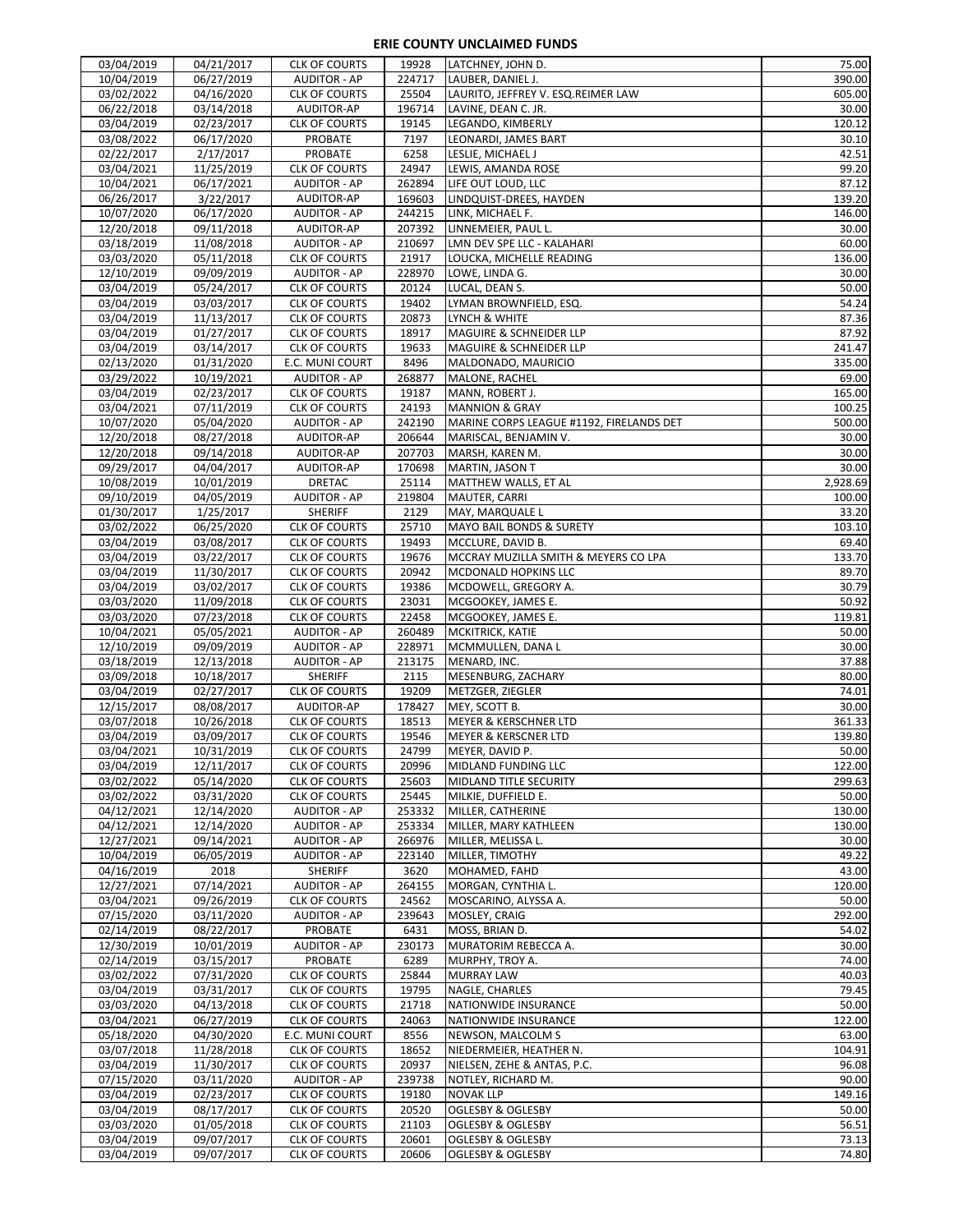| 03/04/2019               | 08/17/2017               | <b>CLK OF COURTS</b>                         | 20516           | <b>OGLESBY &amp; OGLESBY</b>                                             | 75.49                      |
|--------------------------|--------------------------|----------------------------------------------|-----------------|--------------------------------------------------------------------------|----------------------------|
| 03/04/2019               | 11/30/2017               | <b>CLK OF COURTS</b>                         | 20943           | <b>OGLESBY &amp; OGLESBY</b>                                             | 89.13                      |
| 03/04/2019               | 02/27/2017               | <b>CLK OF COURTS</b>                         | 19249           | <b>OGLESBY &amp; OGLESBY</b>                                             | 89.24                      |
| 03/04/2019               | 08/31/2017               | <b>CLK OF COURTS</b>                         | 20568           | <b>OGLESBY &amp; OGLESBY</b>                                             | 102.08                     |
| 03/04/2019               | 02/27/2017               | <b>CLK OF COURTS</b>                         | 19250           | <b>OGLESBY &amp; OGLESBY</b>                                             | 103.08                     |
| 03/04/2019               | 03/30/2017               | <b>CLK OF COURTS</b>                         | 19771           | <b>OGLESBY &amp; OGLESBY</b>                                             | 109.33                     |
|                          |                          | E.C. MUNI COURT                              |                 |                                                                          |                            |
| 12/09/2020               | 11/30/2020               |                                              | 7609            | <b>OGLESBY &amp; OGLESBY</b>                                             | 86.00                      |
| 03/04/2019               | 07/21/2017               | <b>CLK OF COURTS</b>                         | 20379           | OGLESBY & OGLESBY, LTD                                                   | 36.13                      |
| 03/04/2019               | 03/09/2017               | <b>CLK OF COURTS</b>                         | 19578           | OGLESBY & OGLESBY, LTD                                                   | 66.08                      |
| 03/04/2019               | 02/23/2017               | <b>CLK OF COURTS</b>                         | 19177           | OGLESBY & OGLESBY, LTD                                                   | 89.75                      |
| 03/04/2019               | 02/23/2017               | <b>CLK OF COURTS</b>                         | 19184           | OGLESBY & OGLESBY, LTD                                                   | 119.00                     |
| 03/04/2019               | 04/06/2017               | <b>CLK OF COURTS</b>                         | 19845           | OGLESBY & OGLESBY, LTD                                                   | 122.00                     |
| 03/04/2019               | 04/06/2017               | <b>CLK OF COURTS</b>                         | 19847           | OGLESBY & OGLESBY, LTD                                                   | 122.00                     |
| 03/04/2019               | 03/08/2017               | <b>CLK OF COURTS</b>                         | 19512           | OGLESBY & OGLESBY, LTD                                                   | 122.04                     |
| 03/04/2019               | 04/06/2017               | <b>CLK OF COURTS</b>                         | 19846           | OGLESBY & OGLESBY, LTD                                                   | 128.00                     |
| 03/04/2019               | 04/06/2017               | <b>CLK OF COURTS</b>                         | 19848           | OGLESBY & OGLESBY, LTD                                                   | 128.00                     |
| 03/04/2019               | 03/14/2017               | <b>CLK OF COURTS</b>                         | 19602           | OGLESBY & OGLESBY, LTD                                                   | 137.47                     |
| 03/04/2019               | 03/08/2017               | <b>CLK OF COURTS</b>                         | 19497           | OGLESBY, GEOFFREY L.                                                     | 130.20                     |
| 03/04/2019               | 03/07/2017               | <b>CLK OF COURTS</b>                         | 19469           | OGLSBY & OGLESBY, LTD                                                    | 34.96                      |
| 03/04/2019               | 03/07/2017               | <b>CLK OF COURTS</b>                         | 19470           |                                                                          | 44.26                      |
|                          |                          |                                              |                 | OGLSBY & OGLESBY, LTD                                                    |                            |
| 03/04/2019               | 03/07/2017               | <b>CLK OF COURTS</b>                         | 19468           | OGLSBY & OGLESBY, LTD                                                    | 46.43                      |
| 03/04/2019               | 03/07/2017               | <b>CLK OF COURTS</b>                         | 19471           | OGLSBY & OGLESBY, LTD                                                    | 107.16                     |
| 08/22/2018               | 04/04/2018               | AUDITOR-AP                                   | 197911          | OHARA-BAASKE, TRUDI L.                                                   | 30.00                      |
| 12/27/2021               | 09/08/2021               | <b>AUDITOR - AP</b>                          | 266810          | OHIO ASSOC. OF COMMUNITY HEALTH CENTER                                   | 1,905.00                   |
| 12/28/2020               | 09/28/2020               | <b>AUDITOR - AP</b>                          | 249099          | OHIO ASSOCIATION OF MAGISTRATES                                          | 200.00                     |
| 07/09/2021               | 02/10/2021               | <b>AUDITOR - AP</b>                          | 256567          | OHIO ASSOCIATION OF PROBATE JUDGES                                       | 485.00                     |
| 03/29/2022               | 12/22/2021               | <b>AUDITOR - AP</b>                          | 272988          | OHIO DEPT OF MENTAL HEALTH                                               | 20,000.00                  |
| 03/18/2019               | 10/11/2018               | <b>AUDITOR - AP</b>                          | 209262          | OHIO VETERANS HOME                                                       | 80.00                      |
| 03/04/2021               | 07/12/2019               | <b>CLK OF COURTS</b>                         | 24210           | OLD-DEHAVEN, ELINORE J.                                                  | 93.15                      |
| 03/03/2020               | 06/27/2018               | <b>CLK OF COURTS</b>                         | 22318           | OLIVER LEGAL SERVICES LLC                                                | 36.71                      |
| 04/12/2021               | 10/22/2020               | <b>AUDITOR - AP</b>                          | 250515          | OPFER, ADAM C.                                                           | 30.00                      |
| 03/29/2022               | 11/22/2021               | <b>AUDITOR - AP</b>                          | 270747          | ORGANIZATION OF SOLID WASTE DISTS OF OHIO                                | 200.00                     |
| 11/19/2018               | 06/19/2018               | AUDITOR-AP                                   | 202732          | ORIHEL, THOMAS C.                                                        | 30.00                      |
| 03/02/2022               | 03/31/2020               | <b>CLK OF COURTS</b>                         | 25441           | OWENS, WILLIAMS                                                          | 200.00                     |
| 11/19/2018               | 07/03/2018               | AUDITOR-AP                                   | 203387          | PACKMAN, JENNIFER L.                                                     | 39.24                      |
| 03/04/2021               | 11/25/2019               | <b>CLK OF COURTS</b>                         | 24949           | PALMERI, CHARLES J.                                                      | 488.68                     |
| 03/04/2019               | 02/21/2017               | <b>CLK OF COURTS</b>                         | 19093           | PANDO, VICKIE L.                                                         | 99.36                      |
|                          |                          |                                              |                 |                                                                          |                            |
| 03/04/2019               | 09/29/2017               | <b>CLK OF COURTS</b>                         | 20690           | PAPAZIAN, VALERIE                                                        | 1,917.50                   |
| 02/26/2021               | 07/15/2019               | <b>PROBATE</b>                               | 6945            | PAPENFUSS, JOHN JR.                                                      | 33.56                      |
| 03/29/2022               | 11/24/2021               | <b>AUDITOR - AP</b>                          | 271213          | PARSONS, JOHN                                                            | 40.00                      |
| 04/27/2020               | 11/18/2019               | <b>AUDITOR - AP</b>                          | 233224          | PARTNERS IN COMMUNITY, INC.                                              | 2,523.96                   |
| 05/16/2019               | 12/27/2018               | <b>AUDITOR - AP</b>                          | 214470          | PATCHETT, JASON G.                                                       | 30.00                      |
|                          |                          |                                              |                 | PAYTON, CURTIS                                                           |                            |
| 02/01/2017               | 2/1/2017                 | <b>JUVENILE CT</b><br><b>AUDITOR - AP</b>    | 20487<br>261181 | PEAY, AUSTIN J.                                                          | 90.00                      |
| 10/04/2021               | 05/17/2021               |                                              |                 |                                                                          | 30.00                      |
| 12/15/2017               | 09/13/2017               | AUDITOR-AP                                   | 180469          | PERKINS LOCAL SCHOOL DISTRICT                                            | 55.00                      |
| 10/04/2021               | 04/21/2021               | <b>AUDITOR - AP</b>                          | 259865          | PERKINS TOWNSHIP EMS                                                     | 200.00                     |
| 03/04/2019               | 03/08/2017               | <b>CLK OF COURTS</b>                         | 19513           | PHILLIP E. HOWES, ESQ.                                                   | 111.06                     |
| 04/27/2020               | 01/25/2019               | <b>SHERIFF</b>                               | 3481            | PHILLIPPI-COLE, NATASIA                                                  | 31.39                      |
| 03/04/2019               | 05/23/2017               | <b>CLK OF COURTS</b>                         | 20102           | PHILLIPS, SHAPIRO VAN ESS                                                | 141.71                     |
| 03/02/2022               | 06/02/2020               | <b>CLK OF COURTS</b>                         | 25634           | PHILON, DARRELL                                                          | 101.09                     |
| 12/10/2019               | 08/02/2019               | <b>AUDITOR - AP</b>                          | 226719          | PINTUR, JUSTINE                                                          | 30.00                      |
| 09/29/2017               | 06/28/2017               | AUDITOR-AP                                   | 175731          | PLUNKETT, JACK                                                           | 30.00                      |
| 03/04/2021               | 07/03/2019               | <b>CLK OF COURTS</b>                         | 24160           | PNC BANK NA                                                              | 93.31                      |
| 12/28/2020               | 08/19/2020               | <b>AUDITOR - AP</b>                          | 247394          | <b>PREMIER BANK</b>                                                      | 957.55                     |
| 03/02/2022               | 03/13/2020               | <b>CLK OF COURTS</b>                         | 25343           | PRUITT, JOHN R.                                                          | 191.70                     |
| 03/02/2022               | 04/21/2020               | <b>CLK OF COURTS</b>                         | 25519           | PSOTA, PAUL P.                                                           | 40.58                      |
| 03/02/2022               | 04/03/2020               | <b>CLK OF COURTS</b>                         | 25476           | PSOTA, PAUL PETER                                                        | 50.00                      |
| 08/22/2018               | 04/27/2018               | AUDITOR-AP                                   | 199459          | PYNTER, WILLIAM                                                          | 61.00                      |
| 03/04/2019               | 03/20/2017               | <b>CLK OF COURTS</b>                         | 19665           | QUICK, HARRY T.                                                          | 139.85                     |
| 03/04/2019               | 02/27/2017               | <b>CLK OF COURTS</b>                         | 19253           | QUIGLEY, RICHARD W. JR                                                   | 62.07                      |
| 10/04/2019               | 06/27/2019               | <b>AUDITOR - AP</b>                          | 224678          | RAHILL, CHRISTOPHER M.                                                   | 30.00                      |
| 03/03/2020               | 06/07/2018               | <b>CLK OF COURTS</b>                         | 22215           | RALPH C. PISANO, JR., ESQ.                                               | 34.60                      |
| 03/29/2022               | 12/20/2021               | <b>AUDITOR - AP</b>                          | 272655          | RAMON, JOSEPH G.                                                         | 30.00                      |
| 03/04/2021               | 07/11/2019               | <b>CLK OF COURTS</b>                         | 24196           | READING, MICHELLE J.                                                     | 114.00                     |
| 03/03/2020               | 04/24/2018               | <b>CLK OF COURTS</b>                         | 21780           | <b>REEVES, JAMES</b>                                                     | 71.94                      |
| 03/03/2020               | 05/24/2018               | <b>CLK OF COURTS</b>                         | 22070           | REEVES, JAMES                                                            | 96.00                      |
| 03/02/2022               | 04/16/2020               | <b>CLK OF COURTS</b>                         | 25507           | <b>REIER LAW</b>                                                         | 66.38                      |
| 03/02/2022               | 05/01/2020               | <b>CLK OF COURTS</b>                         | 25555           | <b>REIMER LAW</b>                                                        | 82.53                      |
| 03/04/2019               | 02/27/2017               | <b>CLK OF COURTS</b>                         | 19215           | <b>REISENFELD &amp; ASSOCIATES</b>                                       | 104.85                     |
| 03/04/2019               | 02/27/2017               | <b>CLK OF COURTS</b>                         | 19221           | <b>REISENFELD &amp; ASSOCIATES</b>                                       | 106.36                     |
| 03/04/2019               | 02/27/2017               | <b>CLK OF COURTS</b>                         | 19219           | <b>REISENFELD &amp; ASSOCIATES</b>                                       | 108.57                     |
| 03/04/2019               | 02/27/2017               | <b>CLK OF COURTS</b>                         | 19216           | REISENFELD & ASSOCIATES                                                  |                            |
| 03/04/2019<br>03/04/2019 | 02/27/2017<br>02/27/2017 | <b>CLK OF COURTS</b><br><b>CLK OF COURTS</b> | 19217<br>19222  | <b>REISENFELD &amp; ASSOCIATES</b><br><b>REISENFELD &amp; ASSOCIATES</b> | 113.40<br>122.00<br>415.21 |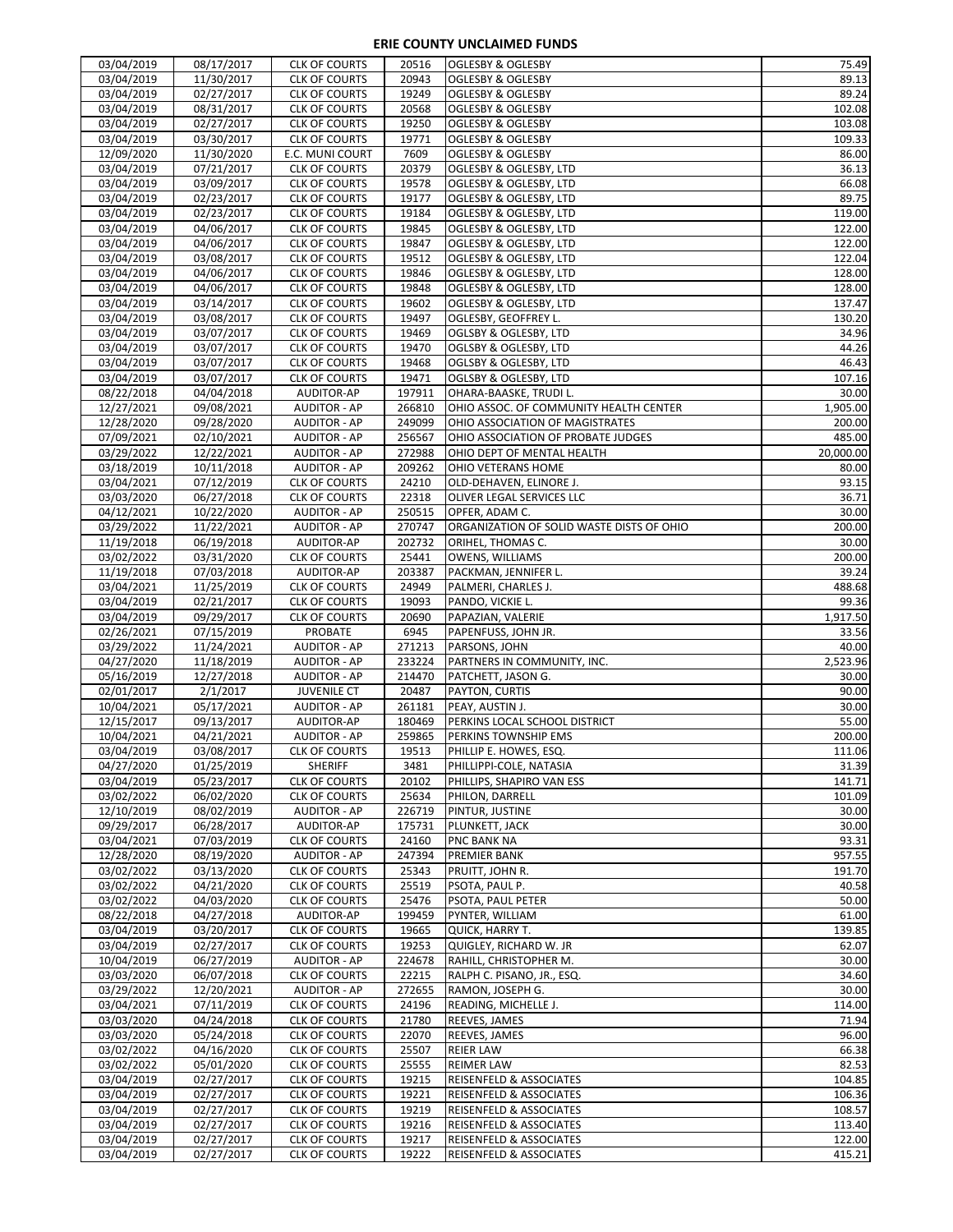| 03/04/2019               | 02/27/2017               | <b>CLK OF COURTS</b>                         | 19212           | <b>REISENFELD &amp; ASSOCIATES</b>                      | 491.78           |
|--------------------------|--------------------------|----------------------------------------------|-----------------|---------------------------------------------------------|------------------|
| 03/04/2019               | 02/27/2017               | <b>CLK OF COURTS</b>                         | 19218           | REISENFELD & ASSOCIATES                                 | 890.08           |
| 03/04/2019               | 02/27/2017               | <b>CLK OF COURTS</b>                         | 19213           | REISENFELD & ASSOCIATES                                 | 1,049.59         |
| 03/04/2019               | 02/27/2017               | <b>CLK OF COURTS</b>                         | 19214           | <b>REISENFELD &amp; ASSOCIATES</b>                      | 1,430.32         |
| 03/04/2019               | 02/27/2017               | <b>CLK OF COURTS</b>                         | 19220           | REISENFELD & ASSOCIATES                                 | 2,127.00         |
| 10/04/2021               | 06/02/2021               | <b>AUDITOR - AP</b>                          | 262113          | RESSEGUIE, SARAH                                        | 35.00            |
| 03/04/2019               | 03/31/2017               | <b>CLK OF COURTS</b>                         | 19788           | RHODE, EDWARD W. III                                    | 46.11            |
| 03/04/2019               | 03/31/2017               | <b>CLK OF COURTS</b>                         | 19787           | RHODE, EDWARD W. III                                    | 47.93            |
| 03/04/2019               | 03/20/2017               | <b>CLK OF COURTS</b>                         | 19663           | RHODE, EDWARD W. III                                    | 139.85           |
| 03/04/2019               | 02/21/2017               | <b>CLK OF COURTS</b><br><b>CLK OF COURTS</b> | 19104<br>19322  | RIESER, DAVID P.                                        | 122.01<br>107.87 |
| 03/04/2019<br>11/19/2018 | 02/28/2017<br>07/26/2018 | AUDITOR-AP                                   | 204557          | RILEY, VICTORIA L.<br>RISTER, THOMAS R.                 | 30.00            |
| 03/29/2022               | 10/06/2021               | <b>AUDITOR - AP</b>                          | 268492          | ROBINSON, MARIA                                         | 42.98            |
| 02/05/2019               | 01/31/2019               | E.C. MUNI COURT                              | 8120            | ROBINSON, MARK                                          | 110.00           |
| 03/04/2019               | 03/08/2017               | <b>CLK OF COURTS</b>                         | 19495           | ROBISON, DEANNE L.                                      | 104.18           |
| 03/02/2022               | 02/28/2020               | <b>CLK OF COURTS</b>                         | 25307           | <b>ROETZEL &amp; ANDRESS</b>                            | 200.00           |
| 03/07/2018               | 06/30/2017               | <b>CLK OF COURTS</b>                         | 17694           | ROMAN, KIRK E.                                          | 50.00            |
| 11/19/2018               | 07/12/2018               | AUDITOR-AP                                   | 203884          | ROMO, LEONEL CARRILLO                                   | 30.00            |
| 12/10/2019               | 09/09/2019               | <b>AUDITOR - AP</b>                          | 228979          | ROUTH, JOAN M.                                          | 30.00            |
| 04/27/2020               | 12/09/2019               | <b>AUDITOR - AP</b>                          | 234403          | ROUTH, NICHOLAS M.                                      | 30.00            |
| 03/04/2019               | 02/23/2017               | <b>CLK OF COURTS</b>                         | 19148           | <b>RUDES, TERRANCE R.</b>                               | 94.32            |
| 03/04/2019               | 02/21/2017               | <b>CLK OF COURTS</b>                         | 19122           | RUDES, TERRANCE R.                                      | 125.00           |
| 03/04/2019               | 03/07/2017               | <b>CLK OF COURTS</b>                         | 19462           | RUSSO, JOHN J.                                          | 102.68           |
| 11/19/2018               | 07/26/2018               | AUDITOR-AP                                   | 204559          | RUTHERFORD, AARON M.                                    | 30.00            |
| 08/22/2018               | 04/04/2018               | AUDITOR-AP                                   | 197916          | RUTHSATZ, RYAN M.                                       | 30.00            |
| 03/04/2021               | 02/15/2019               | <b>CLK OF COURTS</b>                         | 23464           | SALTZER, MICHAEL A                                      | 106.84           |
| 03/02/2022               | 09/10/2020               | <b>CLK OF COURTS</b>                         | 26047           | SALTZER, MICHAEL A                                      | 128.00           |
| 08/22/2018               | 04/05/2018               | AUDITOR-AP                                   | 198184          | SANDERS, MICHAEL C. II                                  | 30.00            |
| 10/07/2020               | 06/17/2020               | <b>AUDITOR - AP</b>                          | 244147          | SANDLE-EAGANS, LINDA                                    | 55.00            |
| 04/27/2020               | 01/08/2020               | <b>AUDITOR - AP</b>                          | 236205          | SANDUSKY MASSOTHERAPY                                   | 43.00            |
| 07/15/2020               | 03/12/2020               | <b>AUDITOR - AP</b>                          | 239798          | <b>SANDUSKY MASSOTHERAPY</b>                            | 43.00<br>190.00  |
| 02/05/2019<br>03/03/2020 | 01/31/2019<br>05/31/2018 | E.C. MUNI COURT<br><b>CLK OF COURTS</b>      | 8072<br>22127   | SARKI, LOK B.<br>SAVOY, JEROME J.                       | 50.00            |
| 03/03/2020               | 06/07/2018               | <b>CLK OF COURTS</b>                         | 22202           | SAVOY, JEROME J.                                        | 70.86            |
| 12/20/2018               | 08/27/2018               | AUDITOR-AP                                   | 206653          | <b>SCARVELLI, BRENT M.</b>                              | 30.00            |
| 03/04/2019               | 05/24/2017               | <b>CLK OF COURTS</b>                         | 20135           | SCHAEFFER, MICHAEL N.                                   | 121.70           |
| 10/04/2021               | 04/06/2021               | <b>AUDITOR - AP</b>                          | 259266          | <b>SCHELLER, JAMES</b>                                  | 35.00            |
|                          |                          |                                              |                 |                                                         |                  |
|                          |                          |                                              |                 |                                                         |                  |
| 12/11/2018               | 09/25/2017               | E.C. MUNI COURT                              | 7920<br>258829  | SCHMUCKER, LEVI L.                                      | 54.00<br>50.00   |
| 07/09/2021<br>10/04/2021 | 03/29/2021<br>06/09/2021 | <b>AUDITOR - AP</b><br><b>AUDITOR - AP</b>   | 262421          | <b>SCHOEWE, ANDREW</b><br><b>SCHRAMM, ROSEMARY</b>      | 100.00           |
| 12/15/2017               | 07/07/2017               | AUDITOR-AP                                   | 176327          | SCHROEDER, KARLIN N.                                    | 30.00            |
| 03/29/2022               | 12/13/2021               | <b>AUDITOR - AP</b>                          | 272144          | SCHULTZ, MICHELLE L.                                    | 52.29            |
| 10/04/2019               | 06/05/2019               | <b>AUDITOR - AP</b>                          | 223313          | <b>SCHWANGER, ABBY</b>                                  | 52.26            |
| 03/04/2019               | 12/28/2017               | <b>CLK OF COURTS</b>                         | 21063           | SCOTT, MALCOLM J.                                       | 32.67            |
| 03/29/2022               | 11/04/2021               | <b>AUDITOR - AP</b>                          | 269995          | SEMERSKY, VICTORIA                                      | 150.00           |
| 03/03/2020               | 07/03/2018               | <b>CLK OF COURTS</b>                         | 22388           | SHAPIRO & FELTY, L.L.P.                                 | 390.93           |
| 03/04/2019               | 03/08/2017               | <b>CLK OF COURTS</b>                         | 19491           | SHARFENBERG, CRAIG                                      | 53.98            |
| 04/16/2019               | 2018                     | <b>SHERIFF</b>                               | 3620            | SHAULL, JORDAN                                          | 35.60            |
| 12/10/2019               | 08/26/2019               | <b>AUDITOR - AP</b>                          | 228151          | SHEEHAN, STEPHEN F.                                     | 30.00            |
| 03/03/2020               | 04/11/2018               | <b>CLK OF COURTS</b>                         | 21657           | SHELL, GREGORY A.                                       | 50.00            |
| 12/20/2018               | 09/11/2018               | AUDITOR-AP                                   | 207407          | SHULLICK, DEAN G.                                       | 30.00            |
| 03/03/2020               | 11/16/2018               | <b>CLK OF COURTS</b>                         | 23073           | SIKORA LAW LLC                                          | 122.00           |
| 05/16/2019               | 12/27/2018               | <b>AUDITOR - AP</b>                          | 214477          | SILVA, JUSTIN K.                                        | 150.00           |
| 06/22/2018               | 03/14/2018               | AUDITOR-AP                                   | 196724          | SKEBE, NOREEN M.                                        | 30.00            |
| 08/03/2018               | 07/31/2018               | E.C. MUNI COURT                              | 8125<br>6959    | SMITH, CHRISTOPHER L                                    | 107.00<br>31.35  |
| 02/26/2021<br>10/07/2020 | 08/12/2019<br>05/04/2020 | <b>PROBATE</b><br><b>AUDITOR - AP</b>        | 242145          | SMITH, JANINE<br>SMITH, JOSEPH                          | 68.74            |
| 03/02/2022               | 10/15/2020               | <b>CLK OF COURTS</b>                         | 38557           | SMITH, NICHOLAS J.                                      | 100.00           |
| 10/07/2020               | 04/01/2020               | <b>AUDITOR - AP</b>                          | 240523          | SMITH, TIMOTHY                                          | 30.00            |
| 12/20/2018               | 09/07/2018               | AUDITOR-AP                                   | 207336          | SMITH, WALTER & SARAH                                   | 33.50            |
| 10/04/2019               | 04/09/2019               | <b>AUDITOR - AP</b>                          | 220058          | <b>SN SERVICING CORPORATION</b>                         | 1,561.89         |
| 03/18/2019               | 11/08/2018               | <b>AUDITOR - AP</b>                          | 210963          | SOLAR MASTERS, INC.                                     | 780.00           |
| 06/26/2017               | 3/17/2017                | AUDITOR-AP                                   | 169371          | SOTO, SARAH M.                                          | 30.00            |
| 03/04/2019               | 04/06/2017               | <b>CLK OF COURTS</b>                         | 19827           | SOVA, GREGORY                                           | 137.80           |
| 03/04/2019               | 04/21/2017               | <b>CLK OF COURTS</b>                         | 19905           | SOVA, GREGORY                                           | 139.80           |
| 07/03/2019               | 02/28/2019               | <b>AUDITOR - AP</b>                          | 217733          | SPEER, KAREN                                            | 32.01            |
| 07/09/2021               | 03/10/2021               | <b>AUDITOR - AP</b>                          | 258153          | SPIGGLE, DEBORAH A.                                     | 30.00            |
| 03/04/2019               | 02/28/2017               | <b>CLK OF COURTS</b>                         | 19243           | SPRAGIN, LYDIA EVELYN                                   | 31.92            |
| 03/04/2019               | 02/28/2017               | <b>CLK OF COURTS</b>                         | 19314           | SPRAGIN, LYDIA EVELYN                                   | 61.84            |
| 03/03/2020               | 07/23/2018               | <b>CLK OF COURTS</b>                         | 22461           | <b>STANLEY GREEN ESQ.</b>                               | 104.29           |
| 10/04/2021               | 06/30/2021               | <b>AUDITOR - AP</b>                          | 263405          | STANLEY, AMANDA M.                                      | 60.00            |
| 07/15/2020<br>03/04/2019 | 03/12/2020<br>02/28/2017 | <b>AUDITOR - AP</b><br><b>CLK OF COURTS</b>  | 239802<br>19310 | STATE EMPLOYMENT RELATIONS BOARD<br>STEIGERWALD, HARVEY | 125.00<br>84.37  |